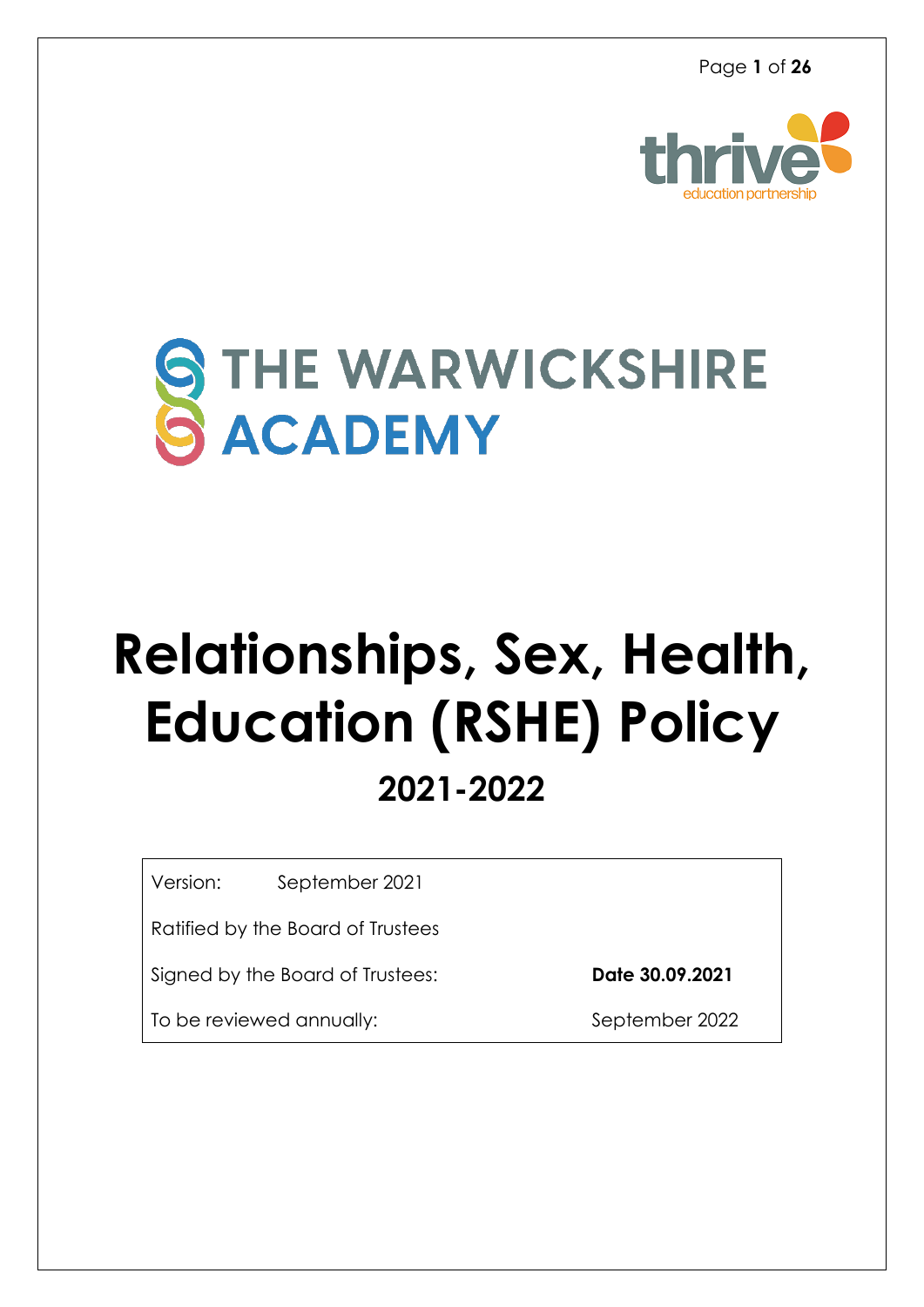#### **Contents**

| $\mathbf{1}$ . |  |
|----------------|--|
| 2.             |  |
| 3.             |  |
| 4.             |  |
| 5.             |  |
| 6.             |  |
| 7.             |  |
| 8.             |  |
| 9.             |  |
|                |  |
|                |  |
|                |  |
|                |  |
|                |  |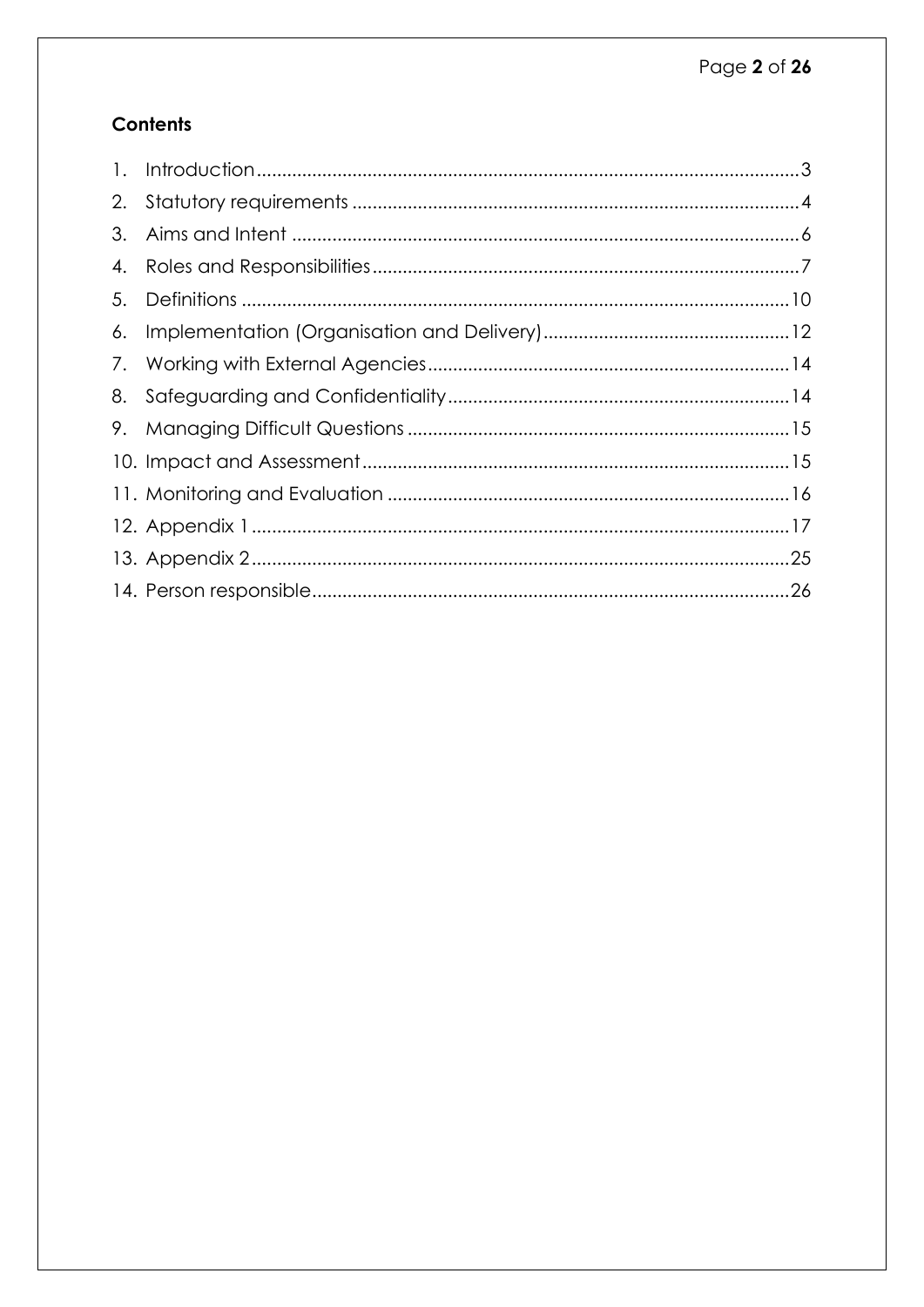#### <span id="page-2-0"></span>**1. Introduction**

- 1.1. At The Warwickshire Academy we believe in order to create a happy and successful adult life, children and young people need to have the self-confidence to make informed decisions about their wellbeing, health and relationships. Relationships, Sex and Health Education (RSHE) is about giving children the information they need to help them develop healthy, nurturing relationships of all kinds, not just intimate relationships. Health Education is about giving pupils information to make wellinformed, positive choices about their own health and wellbeing. We recognise that physical health and mental wellbeing are interlinked, and it is important all pupils understand that good physical health contributes to good mental wellbeing, and vice versa.
- 1.2. The Warwickshire Academy has a responsibility under the Equality Act 2010 to ensure the best for all pupils irrespective of disability, educational needs, race, nationality, ethnic or national origin, sex, gender identity, pregnancy, maternity, religion or sexual orientation. As a result, RSHE, Relationships, Sex and Health Education will be sensitive to the different needs of individual pupils and may need to adapt and change over time to reflect the needs of the particular cohort.
- 1.3. The Warwickshire Academy is aware of the need to be mindful of and respectful to a wide variety of faith and cultural beliefs across its school community and will make every attempt to be appropriately sensitive. Equally, it is essential that children and young people still have access to the learning they need to stay safe, healthy and understand their rights as individuals. The Warwickshire Academy believes its pupils deserve the right to honest, clear, impartial scientific and factual information to help better form their own beliefs and values, free from bias, judgement or subjective personal beliefs of those who teach them.
- 1.4. The curriculum we provide will be monitored and feedback from pupils, staff and parents will help to inform any changes we wish to make to our curriculum and policy in the future.
- 1.5. The policy will be reviewed annually, and parents will be consulted in advance about significant changes.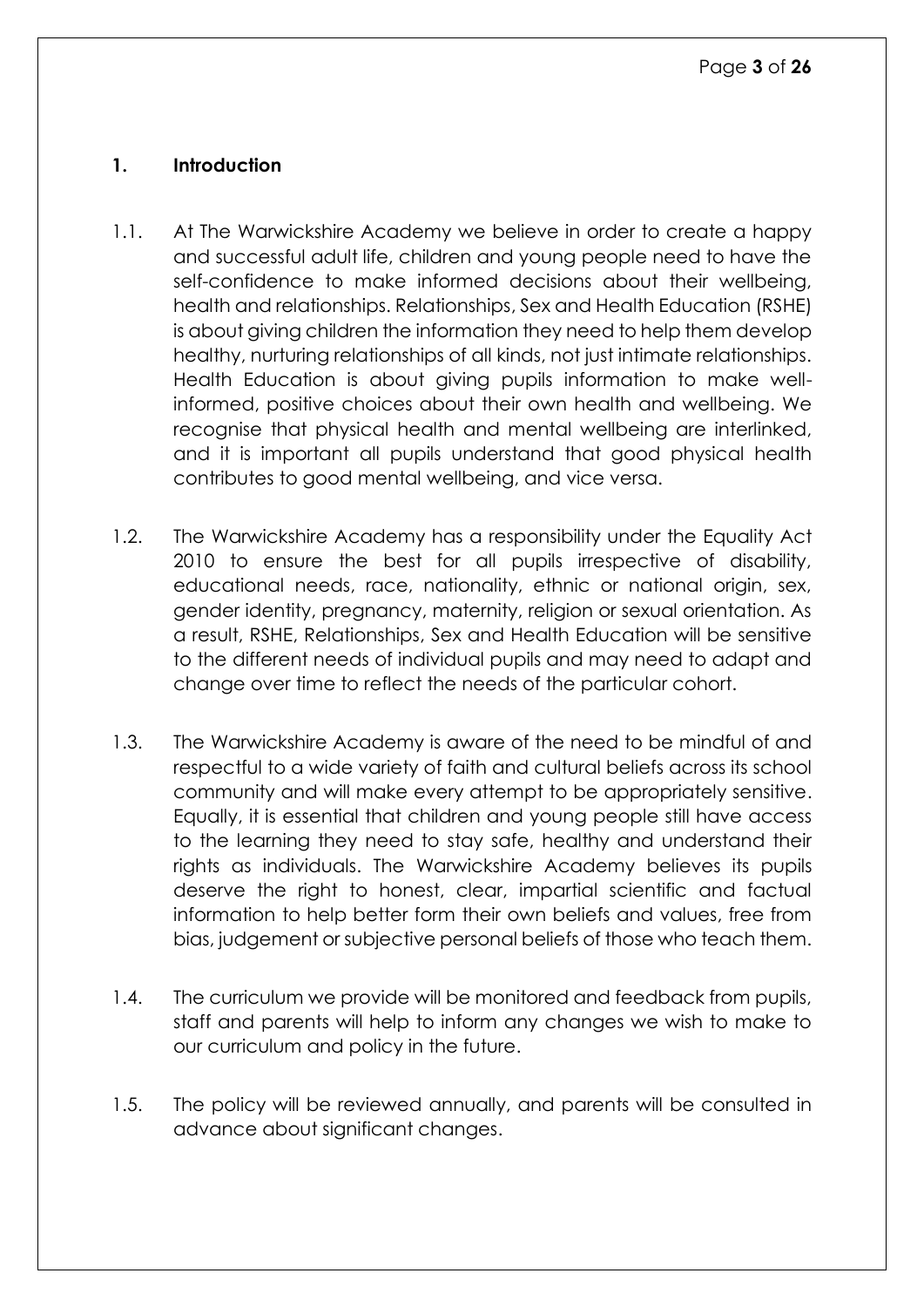This policy defines the principles and practices which inform the teaching of Relationships and Sex Education across The Warwickshire Academy.

#### <span id="page-3-0"></span>**2. Statutory requirements**

- 2.1. As a Key stage 2 5 academy, we must provide relationship's education to all primary age pupils and Relationships and Sex Education to all secondary age pupils as per section 34 of the Children and Social Work Act 2017 and in line with the Relationships, Sex and Health Education Regulations (2019, updated January 2020).
- 2.2. Compulsory changes came into effect in all schools from September 2020 with flexibility to apply these changes from September 2021 due to disruption caused by the Covid 19 pandemic.
- 2.3. All schools must now have a written policy for Relationships, Sex and Health Education (RSHE). This policy sets out the framework for Relationships, Sex and Health Education at The Warwickshire Academy, providing clarity on how our RSHE curriculum is informed, organised and delivered.
- 2.4. Relationships Education is delivered to primary age pupils with sex education being considered in regard to the ability and need of the individual. Relationships and Sex Education is delivered to secondary and post sixteen age pupils through the Academy's embedded PSHE curriculum during lessons and individualised interventions. In addition, certain biological aspects are delivered through our science curriculum.
- 2.5. At The Warwickshire Academy, content and teaching will be tailored to meet the specific needs of pupils with sensitivity to potential agerelated academic delay and SEMH needs posed by our learners. We will ensure that teaching is, 'sensitive, age- appropriate, developmentally appropriate and delivered with reference to the law.' as per section 35 of the Relationships Education, Relationships and Sex Education (RSHE) and Health Education 2019 government statutory guidance.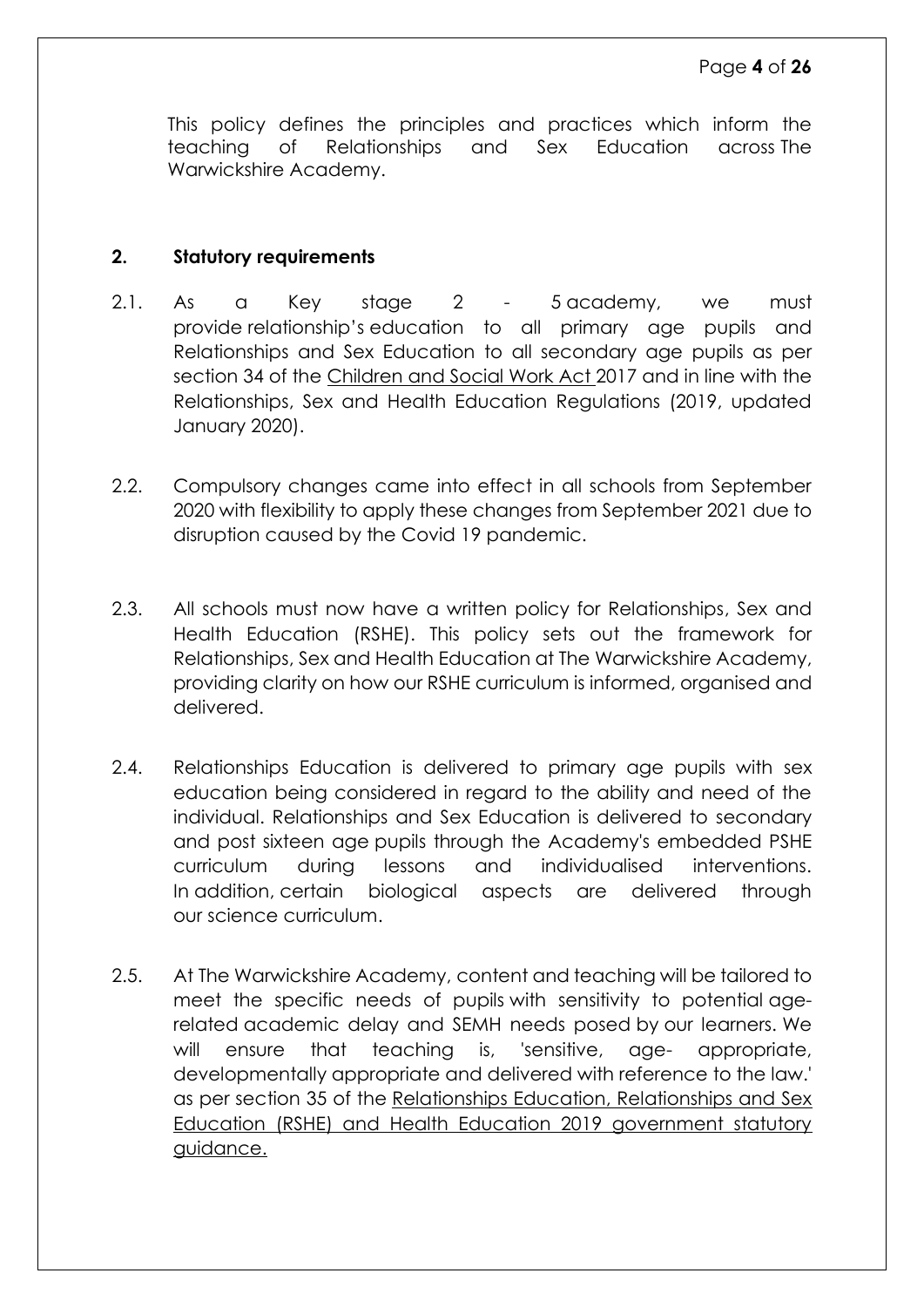- 2.6. The focus of Relationships Education is to teach the fundamental building blocks and characteristics of positive relationships, with reference to friendships, family relationships, and relationships with other children and with adults. The aim of Relationships and Sex Education (RSHE) is to give young people the information they need to help them develop healthy, nurturing relationships of all kinds, not just intimate relationships.
- 2.7. Primary schools have the option to decide whether or not pupils are taught Sex Education. In order to support pupils' ongoing emotional and physical development effectively, we will offer this for our primaryaged pupils at The Warwickshire Academy, where the teaching and learning is appropriate for the age and maturity of each pupil. However, the vast majority of what is taught as part of Sex Education for our primary-aged pupils, is already covered as part of the National Curriculum for Science or as part of Health Education in PSHE.
- 2.8. For further clarity, please see *Appendix 2* of this policy for an overview of the compulsory aspects of RSHE at the different stages of education as set out by the DfE.

This policy was reviewed and developed in response to the following guidance:

- Keeping Children Safe in Education (DfE, 2020)
- Relationships Education, Relationships and Sex Education (RSHE) and Health Education (DfE, 2019)
- Children and Social Work Act 2017
- Education Act 1996
- Sex Education Forum:
- <https://www.sexeducationforum.org.uk/>
- 16-19 Study Programmes Guidance (DfE/ESFA, 2019)
- The Independent School Standards Guidance for independent schools (DfE, 2019)
- Sexual violence and sexual harassment between children in schools and colleges (DfE, 2018) Preventing and tackling bullying (DfE, 2017)
- Sexting in Schools and Colleges: Responding to incidents and safeguarding young people (UKCCIS, 2016)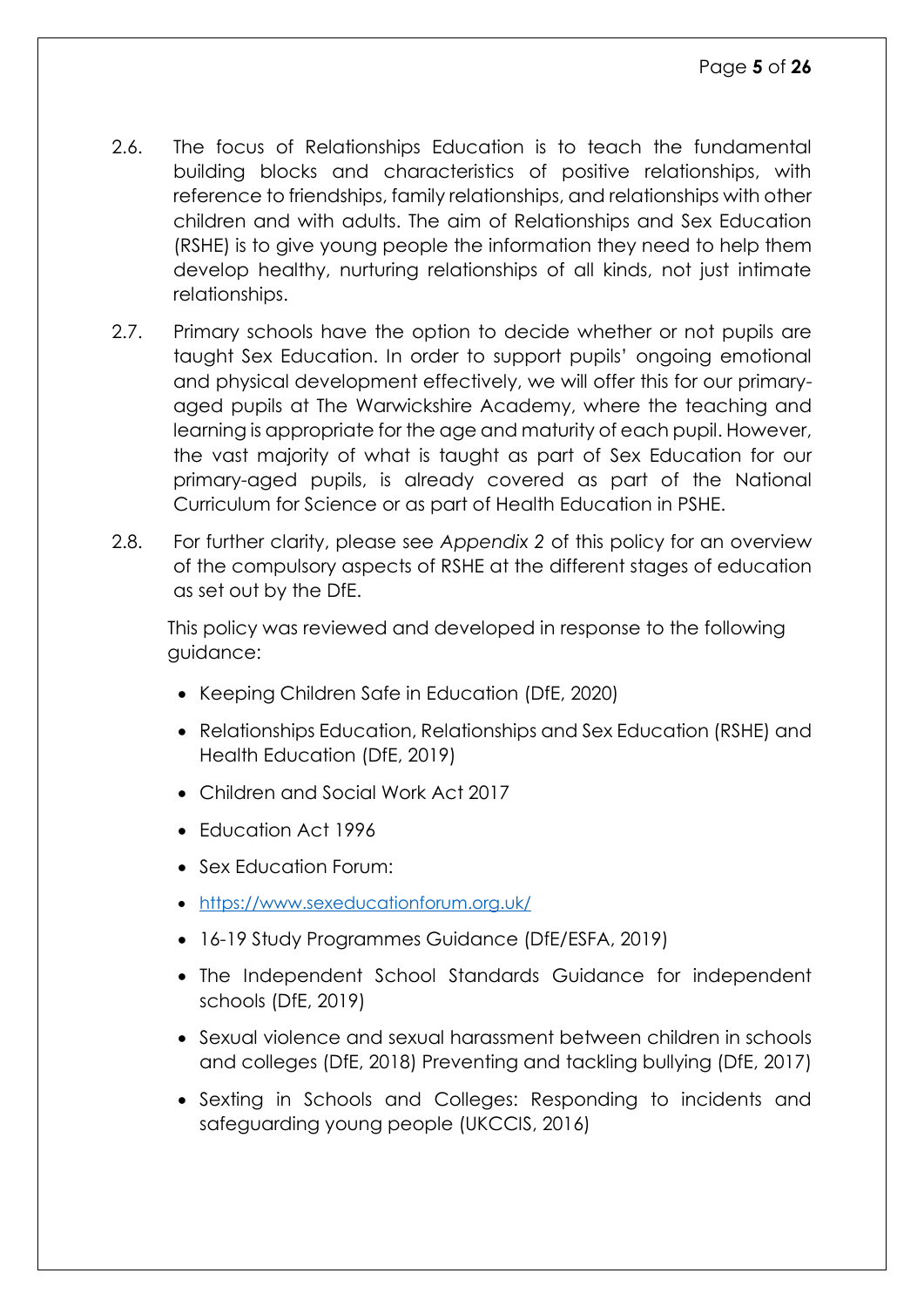- Special educational needs and disability code of practice: 0 to 25 years (DfE, 2015)
- Equality Act 2010: advice for schools (DfE, 2014)
- National Curriculum in England Key Stages 1-4 (DfE, 2014)

This policy should be read in conjunction with the following school policies:

- Child Protection and Safeguarding Policy
- Anti-Bullying Policy
- Special Educational Needs Policy
- Equal Opportunities Policy
- Curriculum Policy
- PSHE Policy

#### <span id="page-5-0"></span>**3. Aims and Intent**

At The Warwickshire Academy our over-arching aims for RSHE are as follows:

- Through the delivery of high quality and age appropriate RSHE, Relationship, Sex and Health Education, the school aims to teach pupils the importance of health and hygiene and healthy, respectful relationships, focusing on family and friendships, in all contexts, including online. We will also ensure that pupils know when to ask for help and where to access support.
- To fulfil the obligations of the PSHE curriculum alongside RSHE.
- To fulfil our legal obligations related to RSHE, whilst taking account of parental views.
- To ensure pupils are provided with accurate information from reliable sources.
- To use a range of appropriate resources matched to the strengths and needs of individual pupils.
- To provide pupils with opportunities to engage positively in sensitive discussions and enable them to have the confidence to ask questions to help address any misconceptions.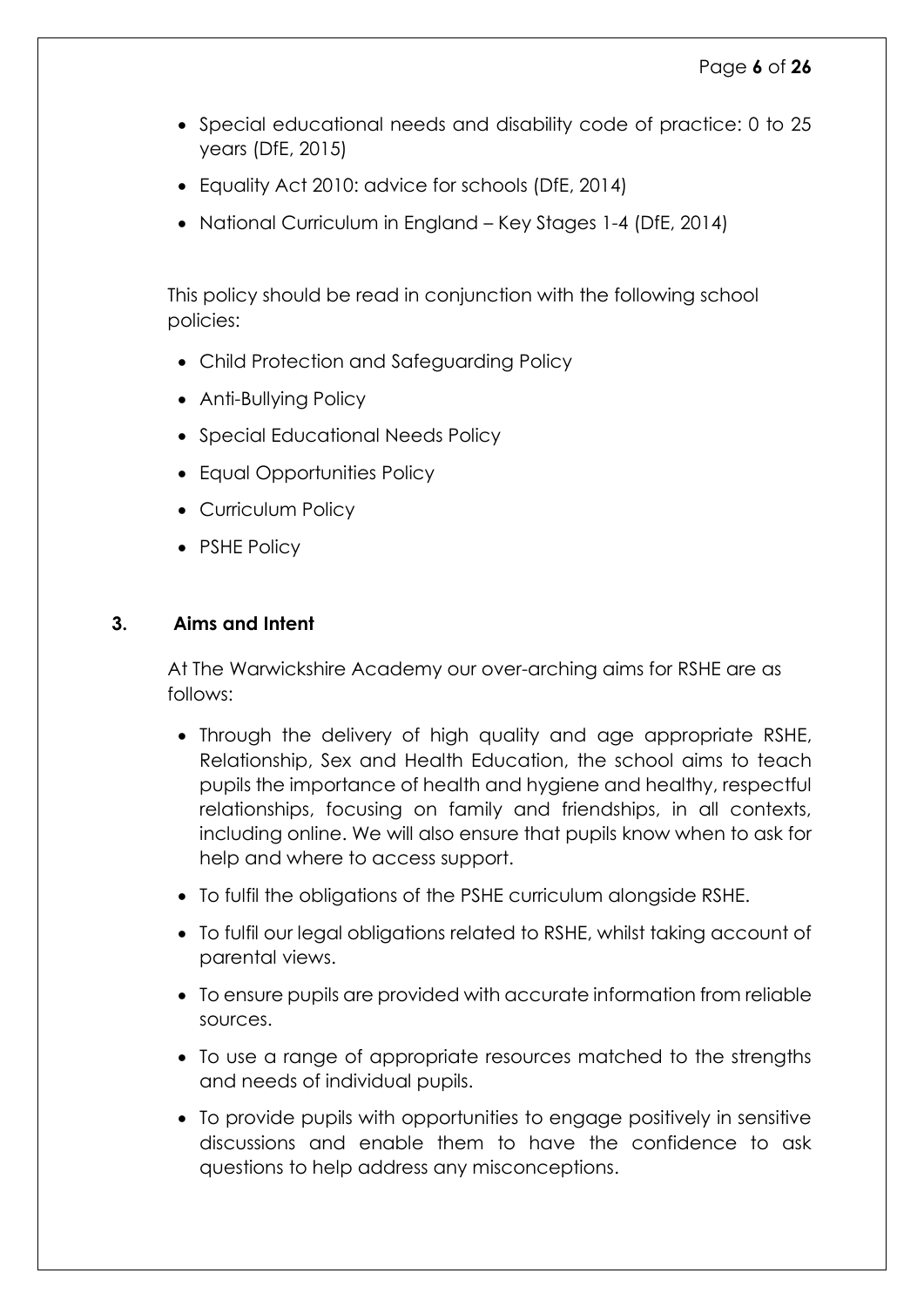- Create a positive culture around issues of relationships and sexuality through the ethos and values of the academy and the behaviour and attitudes of the adults and pupils within it.
- Provide pupils an environment in which feelings of self-respect, confidence and empathy are promoted and developed.
- By the end of their education with us the academy hopes pupils will have developed resilience and feelings of self-respect, confidence and empathy in preparation for the responsibilities and experiences of adult life.

In order to achieve our aims, we will plan and teach the RSHE content set out by the DfE and provided in *Appendix 1* of this policy.

#### <span id="page-6-0"></span>**4. Roles and Responsibilities**

All members of the school community are expected to follow this policy. Roles, responsibilities and expectations of each section of the academy community are set out in detail below:

#### 4.1. Pupils

Pupils are expected to take RSHE, Relationships, Sex and Health Education seriously. Pupils are expected to listen, be considerate of other pupils' feelings and beliefs, comply with class-set confidentiality rules and support one another with issues that arise during class. Pupils who fail to follow these standards of behaviour will be dealt with under the school's behaviour policy.

#### 4.2. Parent and Carer Engagement

At The Warwickshire Academy, we continue to be committed to liaising with parents and carers about all aspects of their child's education. As such, we understand the importance of the role of parents and carers in the development of their child's understanding about relationships, sex and health.

From September 2020, the law requires schools to consult with parents and carers on their RSHE policy. The Warwickshire Academy will notify parents/carers when the policy has been reviewed, updated and uploaded to the school website and will provide a window of opportunity for all parents and carers to respond with their views.

We will provide additional opportunities for parents/carers to be informed and ask questions about the delivery and content of the RSHE curriculum by providing: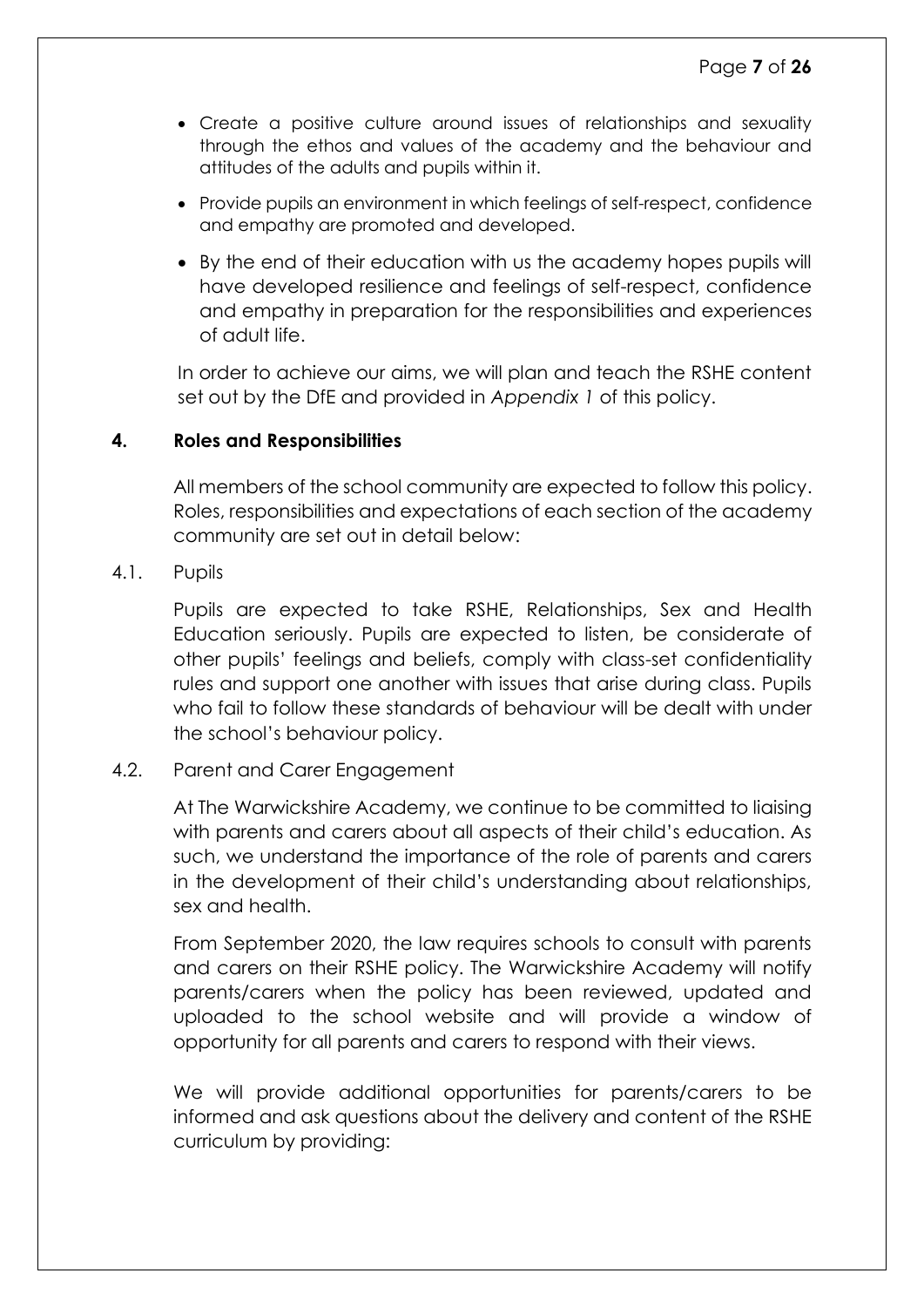- Notification of when RSHE topics are to be taught and a summary of the content to be covered.
- Information about parents' right to withdraw their child from nonstatutory elements of RSHE Parents/carers of new pupils will be provided with the above information at the point of admission, regardless of the time of year they join the school.

We understand that parents and carers may have concerns about some aspects of RSHE and all views will be listened to and carefully considered. However, the school will ultimately make the final decision about what is to be taught and when, and this will be informed by our statutory obligations as well as the needs of our pupils.

4.3. Right to Withdraw

RSHE is an important part of our curriculum, and it is hoped that all pupils will participate in all aspects of these lessons. However, the school acknowledges the legal rights of parents/carers as described below:

From September 2020, parents of both primary and secondary-aged pupils *will not* be able to withdraw their children from any aspect of Relationships Education or Health Education (which includes learning about the changing adolescent body and puberty).

Parents of both primary and secondary-aged pupils *will not* be able to withdraw their child from any aspect of the National Curriculum for Science (which includes subject content such as {PRIMARY} the names of external body parts, the human body as it grows from birth to old age, and reproduction/offspring in some plants and animals and {SECONDARY} reproduction in humans and plants, hormones in reproduction, hormone and non-hormone methods of contraception communicable diseases including sexually transmitted infections in humans).

Parents *will* be able to withdraw their child (following discussion with the school and providing notification to the Headteacher in writing) from any or all aspects of Sex Education (other than those as listed above) up to and until three terms before the age of 16.

In line with the statutory guidance, where pupils are withdrawn from Sex Education, we will keep a record of this (including discussions/requests from parents/carers), and we will ensure that the pupil receives appropriate, purposeful education during the period of withdrawal.

In line with the statutory guidance, if any secondary-aged pupil wishes to receive Sex Education rather than be withdrawn, we will make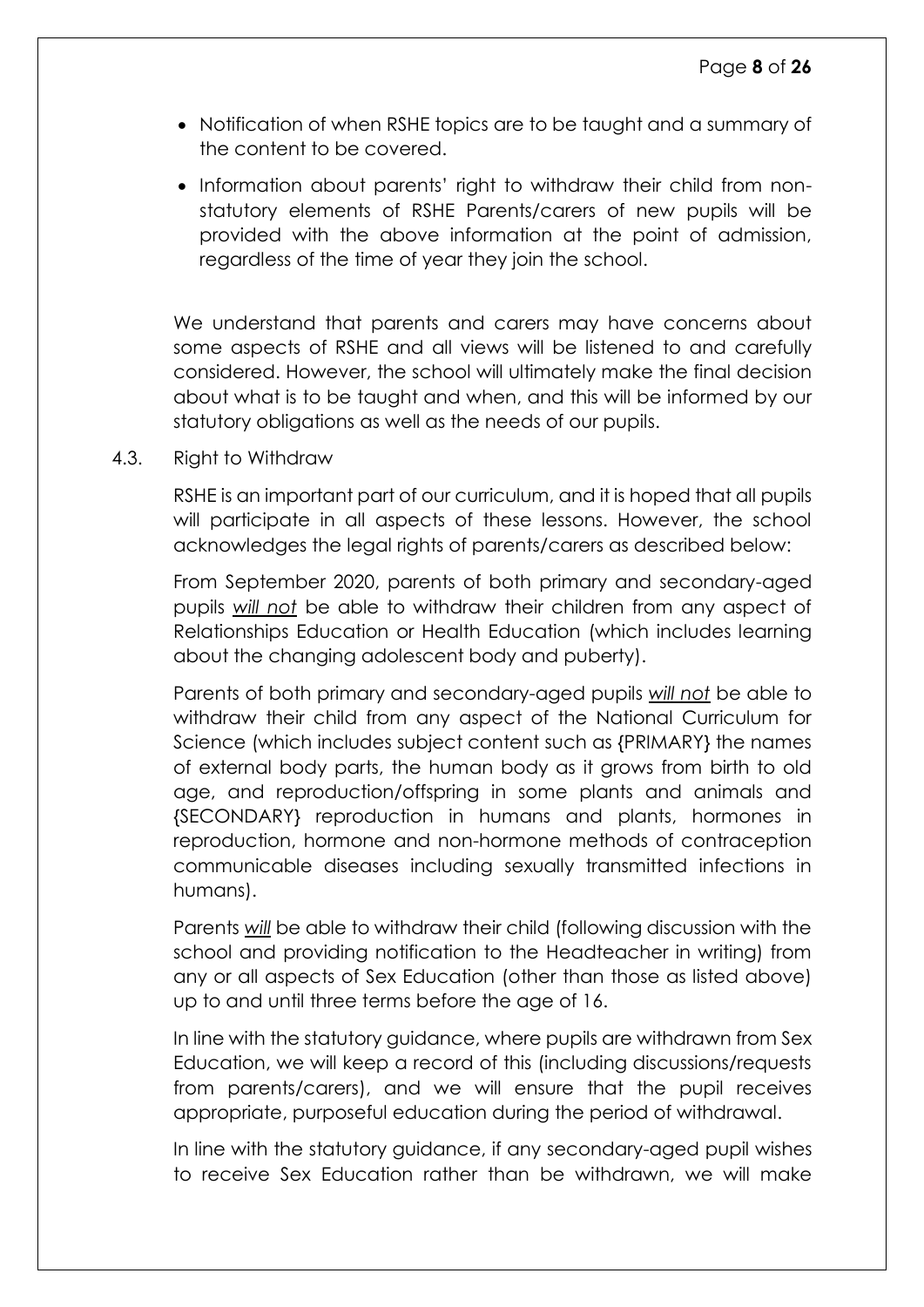arrangements to provide the pupil with Sex Education during one of the three terms before the age of 16.

At Post 16, we will continue to offer Sex Education to our pupils as part of their non-qualification activities linked to the development of character, broader skills, attitudes and confidence and in preparation for transition to life beyond school. Parents/carers *will not* have the right to withdraw pupils from this.

4.4. The Headteacher

The Headteacher, assumes overall responsibility for ensuring that the organisation and delivery of RSHE lessons are carried out by staff who have an appropriate level of expertise and knowledge and that all pupils make progress in achieving the expected outcomes. The Headteacher is also responsible for managing any requests to withdraw pupils from non-statutory sex education lessons and organising alternative appropriate education.

The PSHE and Citizenship Lead, is responsible for ensuring that RSHE is well planned and sequenced, both as part of an overall long-term plan and specific schemes of work. With the support of the Senior Leadership Team, the PSHE and Citizenship Lead is responsible for ensuring that RSHE is taught consistently well across the school and is suitably resourced. This may include liaising with and supporting other staff members/external professionals who deliver some/all of the RSHE lessons at our school. The PSHE/Citizenship Lead is expected to work closely with the Designated Safeguarding Lead (DSL) as well as colleagues in related curriculum areas to ensure the curriculum is suitable for individual pupils and complements content covered in National Curriculum subjects.

#### 4.5. Staff

Staff who are given responsibility for delivering RSHE lessons must recognise the importance of RSHE. They must seek support and advice wherever necessary to ensure that teaching continues to be well prepared and of a high standard at all times.

#### 4.6. Governors

The governance structure of The Warwickshire Academy will ensure that the school complies with the provisions of this policy and that legal obligations as related to RSHE are fulfilled.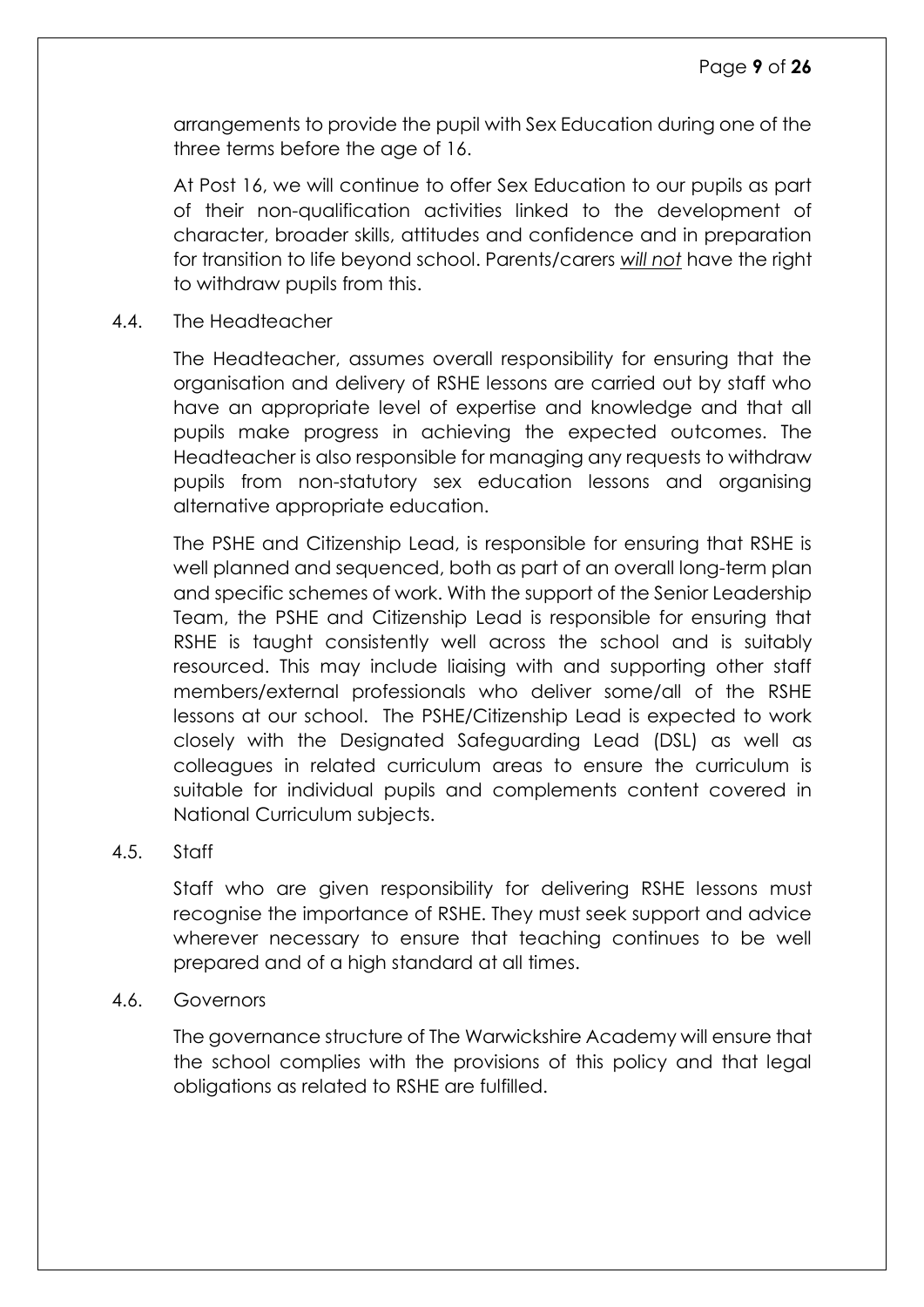#### <span id="page-9-0"></span>**5. Definitions**

#### 5.1. Relationships Education

The focus is on teaching the fundamental building blocks and characteristics of positive relationships, with particular reference to friendships, family relationships, and relationships with other children and with adults. This starts with pupils being taught about what a relationship is, what friendship is, what family means and who the people are who can support them.

We understand that teaching about families requires sensitive and welljudged teaching based on knowledge of pupils and their circumstances. Families of many forms provide a nurturing environment for children. (Families can include for example, single parent families, LGBT parents, families headed by grandparents, adoptive parents, foster parents/carers amongst other structures.) Care will be taken to ensure that there is no stigmatisation of children based on their home circumstances and needs, to reflect sensitively that some children may have a different structure of support around them, e.g., looked after children or young carers.

Relationships Education will outline that there are different types of committed, stable relationships, the characteristics and legal status of other types of long-term relationships, the importance of marriage as a relationship choice and why it must be freely entered into, how relationships might contribute to human happiness and how to judge when relationships have become unsafe as well as how to seek help or advice and report concerns about others.

Pupils will be taught how to take turns, how to treat each other with kindness, consideration and respect, the importance of honesty and truthfulness, permission seeking and giving, and the concept of personal privacy. Establishing personal space and boundaries, showing respect and understanding the differences between appropriate and inappropriate or unsafe physical, and other, contact.

The teaching of Relationships Education will focus on giving young people the prerequisite skills, principals and information to help them develop healthy, nurturing relationships of all kinds including:

- Families
- Respectful relationships, including friendships.
- Online and media
- Being safe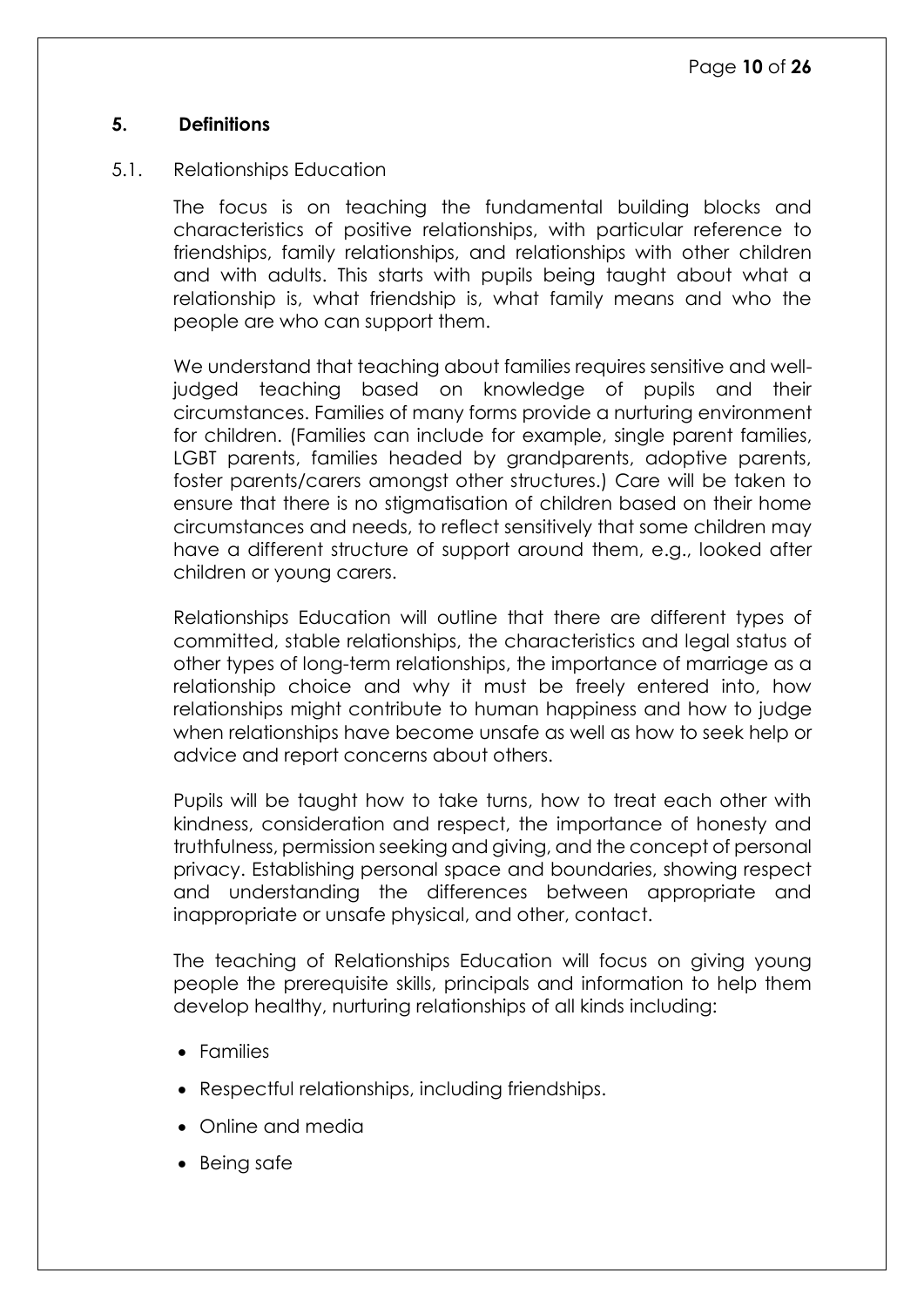• Intimate and sexual relationships, including sexual health.

#### 5.2. Relationships, Sex and Health Education (RSHE) – Taught at Year 6

RSHE is lifelong learning about physical, sexual, moral and emotional development. It is about giving pupils the confidence to make sound decisions when facing risks and other challenges. It includes teaching about the importance of caring, stable and mutually supportive relationships with another person, and how to control and understand feelings that come with being in a relationship.

RSHE teaches children and young people to understand human sexuality and to respect themselves and others, to build self-esteem and understand the reasons for delaying sexual activity so that they can develop safe, fulfilling and healthy sexual relationships, at the appropriate time.

As described in the roles and responsibilities section of this policy parents do have the right to withdraw their child from the teaching of sex education until three terms before the age of 16.

5.3. Health Education (Physical health and mental well-being)

Health Education teaches pupils about the benefits and importance of daily exercise, good nutrition and sufficient sleep, and gives pupils the language and knowledge to understand the normal range of emotions that everyone experiences.

Health Education should enable pupils to articulate how they are feeling, develop the language to talk about their bodies, health and emotions and judge whether what they are feeling and how they are behaving is appropriate and proportionate for the situations that they experience.

Teachers will talk about the steps pupils can take to protect and support their own and others' health and wellbeing, including simple self-care techniques, personal hygiene, prevention of health and wellbeing problems and basic first aid.

Physical health and mental wellbeing are interlinked, and it is important that pupils understand that good physical health contributes to good mental wellbeing, and vice versa.

The Warwickshire Academy believes that an integrated, whole-school approach to the teaching and promotion of health and wellbeing will have a positive impact on behaviour and attainment.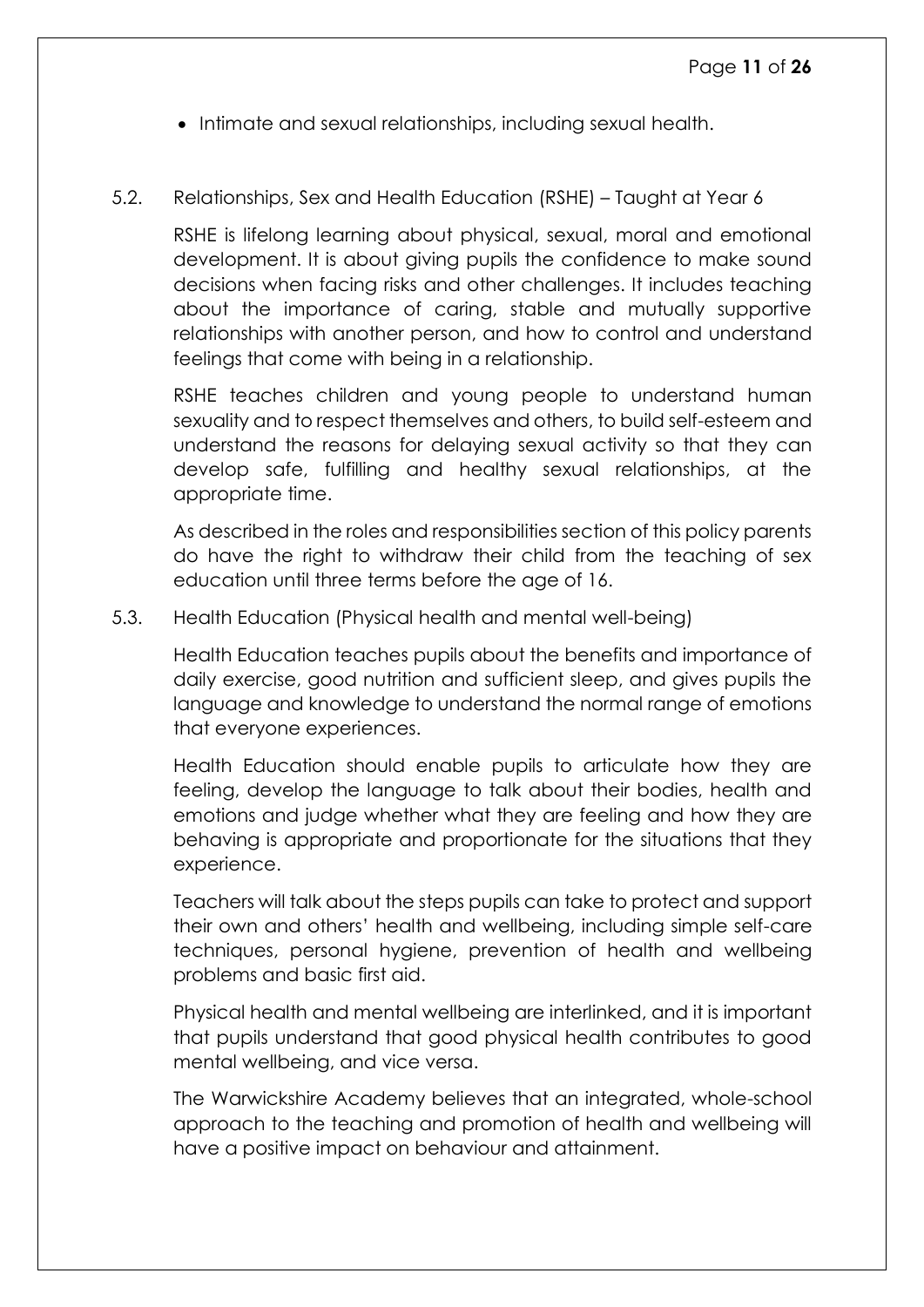The teaching of Health Education will focus on:

- Mental wellbeing
- Internet safety and harm
- Physical health and fitness
- Healthy eating
- Drugs, alcohol and tobacco
- Health and prevention
- Basic first aid
- Changing adolescent body

#### <span id="page-11-0"></span>**6. Implementation (Organisation and Delivery)**

Effective RSHE does not encourage or promote sexual experimentation. At The Warwickshire Academy, RSHE is carefully planned and delivered primarily through our PSHE and Citizenship curriculum. PSHE/Citizenship lessons are given a high priority and are timetabled every week for all Key Stages. Some aspects of RSHE feature across several topics, yet discrete RSHE topics are also planned and delivered, giving full consideration to the timing of this as related to the age and emotional maturity of our pupils. Additional teaching may also take place within assemblies, science lessons, RE lessons and other areas of the curriculum. These will be part of our carefully planned approach to RSHE and not simply an 'add-on'. Please see *Appendix 3* of this policy for an overview of RSHE within our curriculum.

Through effective organisation and delivery of RSHE, we ensure that:

- RSHE is delivered in a non-judgemental, age-appropriate, factual and inclusive way that allows pupils to ask questions in a safe environment. Approaches such as distancing techniques and use of classroom question boxes (encouraging pupils to use their names) will allow pupils to raise issues or ask questions which they may find embarrassing.
- Teachers will ensure that pupils' views are listened to and will encourage them to ask questions and engage in discussion. Ground rules will be developed and shared with pupils as part of best practice. Ground rules help to ensure discussions and personal questions/comments are managed appropriately and sensitively, along with those questions which are more challenging.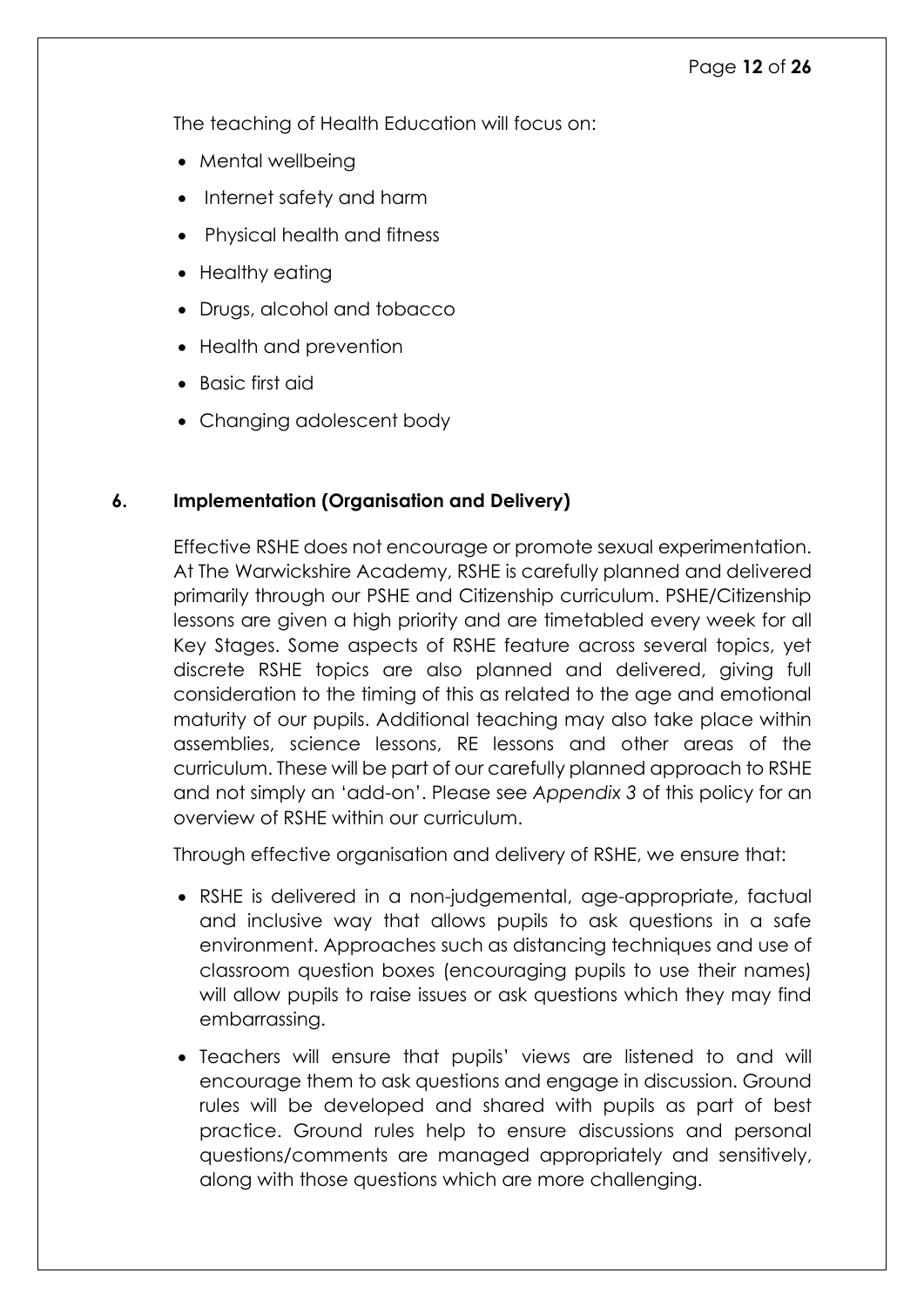- Core knowledge is sectioned into units of a manageable size.
- Teaching includes sufficient and well-chosen opportunities and contexts for pupils to embed new knowledge so that it can be used confidently in real-life situations.
- The curriculum proactively addresses issues in a timely way in line with current evidence on pupils' development as well as their age.
- Groupings will be carefully considered by teachers and senior leaders (including the Designated Safeguarding Lead as appropriate) - some classes may be taught in gender-specific groups, on a one-to-one basis or within a whole class setting dependent on the nature of the topic being delivered at the time, the cultural, religious or personal background of pupils, their age and SEND.
- All resources will be selected carefully inappropriate/illegal images and videos will not be used in any circumstances and all related school policies will be followed.
- Care will be taken to ensure that there is no stigmatisation of any pupil based on their home circumstances and needs, to reflect sensitively that some children may have a different structure of support around them e.g., children in care or young carers.
- There is an awareness that some pupils are more vulnerable to exploitation, bullying and other issues due to the nature of their SEND and appropriate actions will be taken to mitigate this.
- It must be recognised that young people may be discovering or understanding their sexual orientation or gender identity and all pupils should feel that the content is relevant to them and explored at a timely point and in a clear, sensitive, and respectful manner.
- Content related to LGBT+ is fully integrated into a range of topics, rather than delivered as a stand-alone unit or lesson.
- There is a focus on challenging perceived derogatory views about the legally protected characteristics of age, disability, gender reassignment, marriage/civil partnership, pregnancy/maternity, race, religion/belief, sex and sexual orientation, through exploration of, and developing mutual respect for, those different to themselves.
- Steps will be taken to foster healthy and respectful peer-to-peer communication and provide an environment which challenges perceived limits on pupils based on their gender or any other protected characteristic.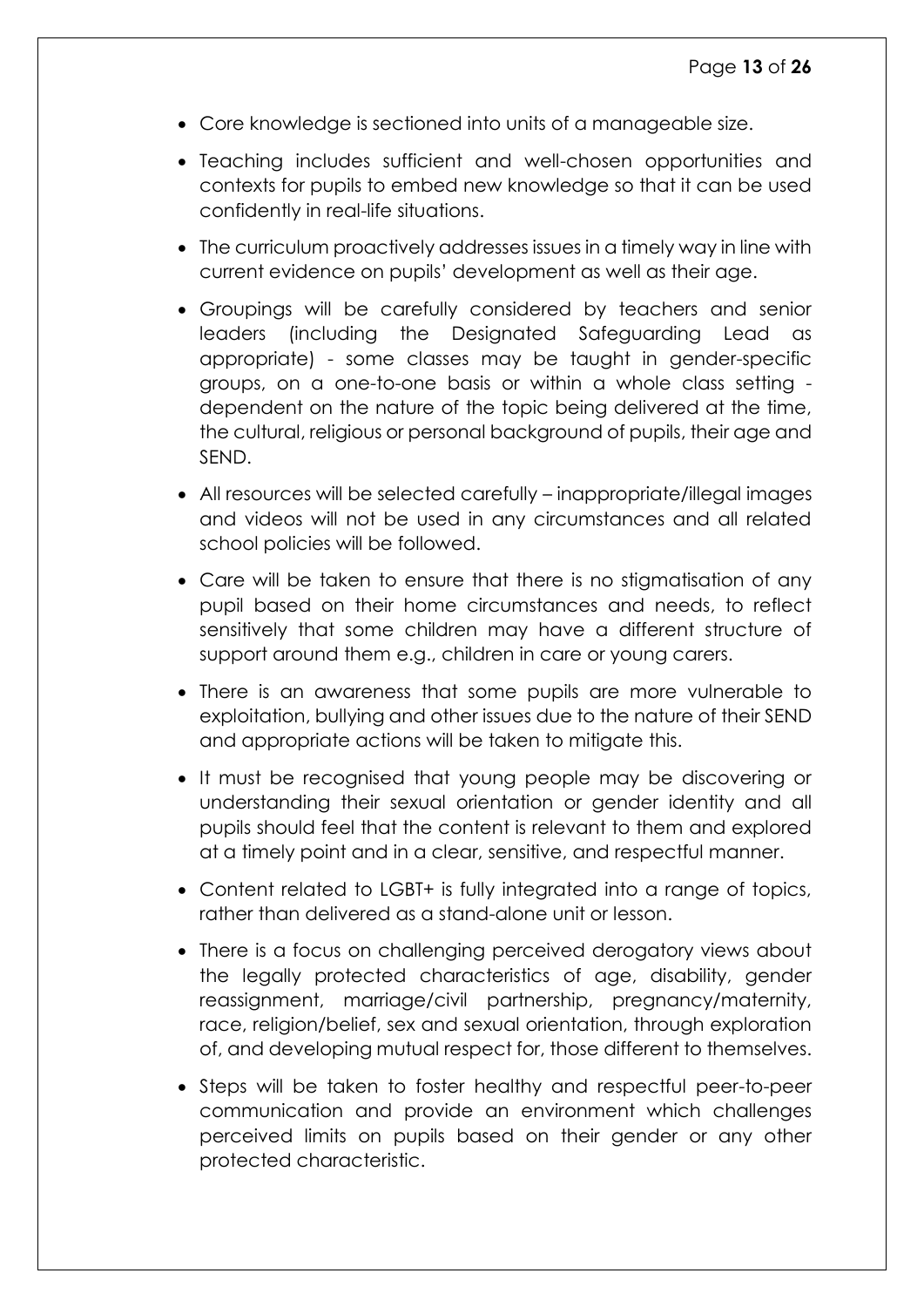- There is awareness of issues such as sexism, misogyny, homophobia, gender stereotypes, sexual violence and harassment, with positive action taken to build a school culture within which these are not tolerated.
- Awareness of the issues of sexting and youth produced sexual imagery are not taught in isolation and instead are taught as part of a developmental PSHE programme.

#### <span id="page-13-0"></span>**7. Working with External Agencies**

Working with external agencies can sometimes enhance our delivery of RSHE, bringing in specialist knowledge and different ways of engaging pupils. Examples might include a School Nurse or a representative from the NSPCC Speak Out/Stay Safe Programme. The school would only use visitors to enhance teaching provided by our school staff, not to replace it. Staff employed by the school will be present during any RSHE session delivered by an external visitor commissioned by the school. It will be agreed with any visitor how confidentiality will work in any lesson and how safeguarding reports are to be dealt with in line with the school Child Protection Policy and Procedures. Any concerns by school staff or visitors should be raised and discussed with the DSL in line with academy safeguarding procedures.

Where external experts are invited to assist from time-to-time with the delivery of RSHE, they will be expected to comply with the provisions of this policy. In line with the usual procedures and policies of our school, we will check the credentials of all external agencies and we will ensure the teaching delivered by any external experts fits with the planned curriculum and provisions of this policy. The school will discuss with the visitor the details of how they intend to deliver their sessions and ensure that content is age-appropriate and accessible for all pupils. The school will request copies of the materials and lesson plans the visitor will use, to ensure it meets the full range of pupils' needs.

#### <span id="page-13-1"></span>**8. Safeguarding and Confidentiality**

At The Warwickshire Academy, there is a focus on keeping our pupils safe. The RSHE curriculum plays an important role in our preventative education. Keeping Children Safe in Education (KCSIE) sets out that all schools and colleges should ensure children are taught about safeguarding, including how to stay safe online, as part of providing a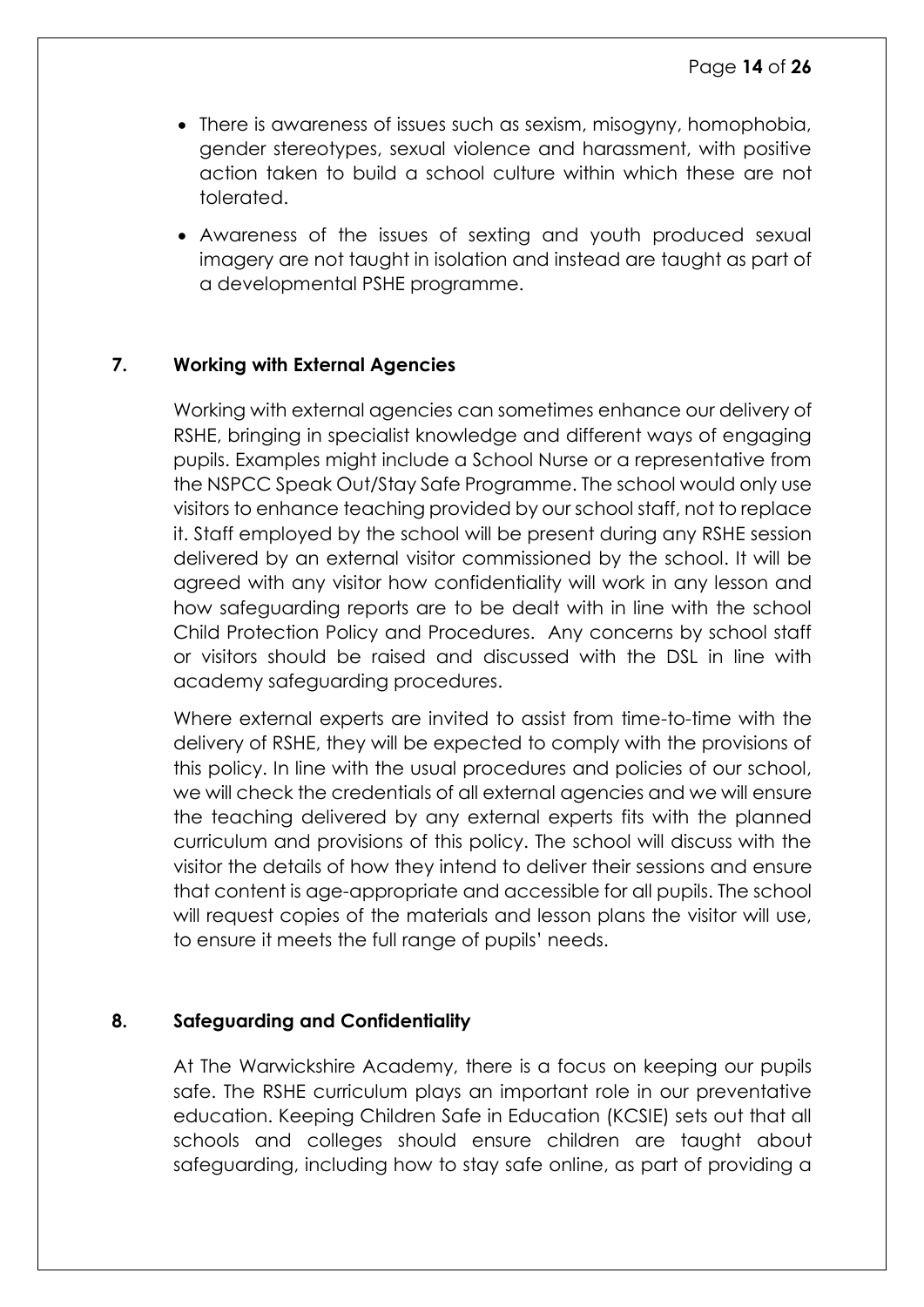broad and balanced curriculum. All pupils are taught about keeping themselves safe, including how to stay safe online, as part of our overarching curriculum.

Our good practice allows pupils to have an open forum to discuss potentially sensitive issues and it is recognised that such discussions could lead to increased safeguarding reports All teachers receive training around confidentiality and safeguarding and should ensure that pupils understand that they cannot offer unconditional confidentiality. If a child protection issue is disclosed to a member of staff, that member of staff should follow the schools Child Protection and Safeguarding procedures. Pupils are made aware of how to raise their concerns or make a report and how any report will be handled. This includes processes when they have a concern about a friend or peer.

The DSL will liaise with the PSHE and Citizenship Lead about the circumstances of individual pupils if felt to be required and additional professional advice will be sought if needed as related to those pupils.

#### <span id="page-14-0"></span>**9. Managing Difficult Questions**

Pupils may ask their teachers or other adults questions pertaining to sex or sexuality. Given ease of access to the internet, pupils whose questions go unanswered may turn to inappropriate sources of information. Depending on the nature of the questions asked, staff will use their skill and discretion to determine whether a question will be answered at the time. They may decide to explain to a pupil that their question will be returned to at a later time and they may decide to discuss possible responses to questions with a parent/carer, the PSHE and Citizenship Lead, the DSL or a member of the Senior Leadership Team. Answers to questions may then be followed-up with individuals, small groups or a whole class as deemed to be appropriate.

#### <span id="page-14-1"></span>**10. Impact and Assessment**

The school has the same high expectations of the quality of pupils' work in RSHE as for other curriculum areas.

Learning is assessed and assessments are used to identify where pupils need extra support, intervention or additional challenge. Whilst there is no formal examined assessment for RSHE, teachers will assess all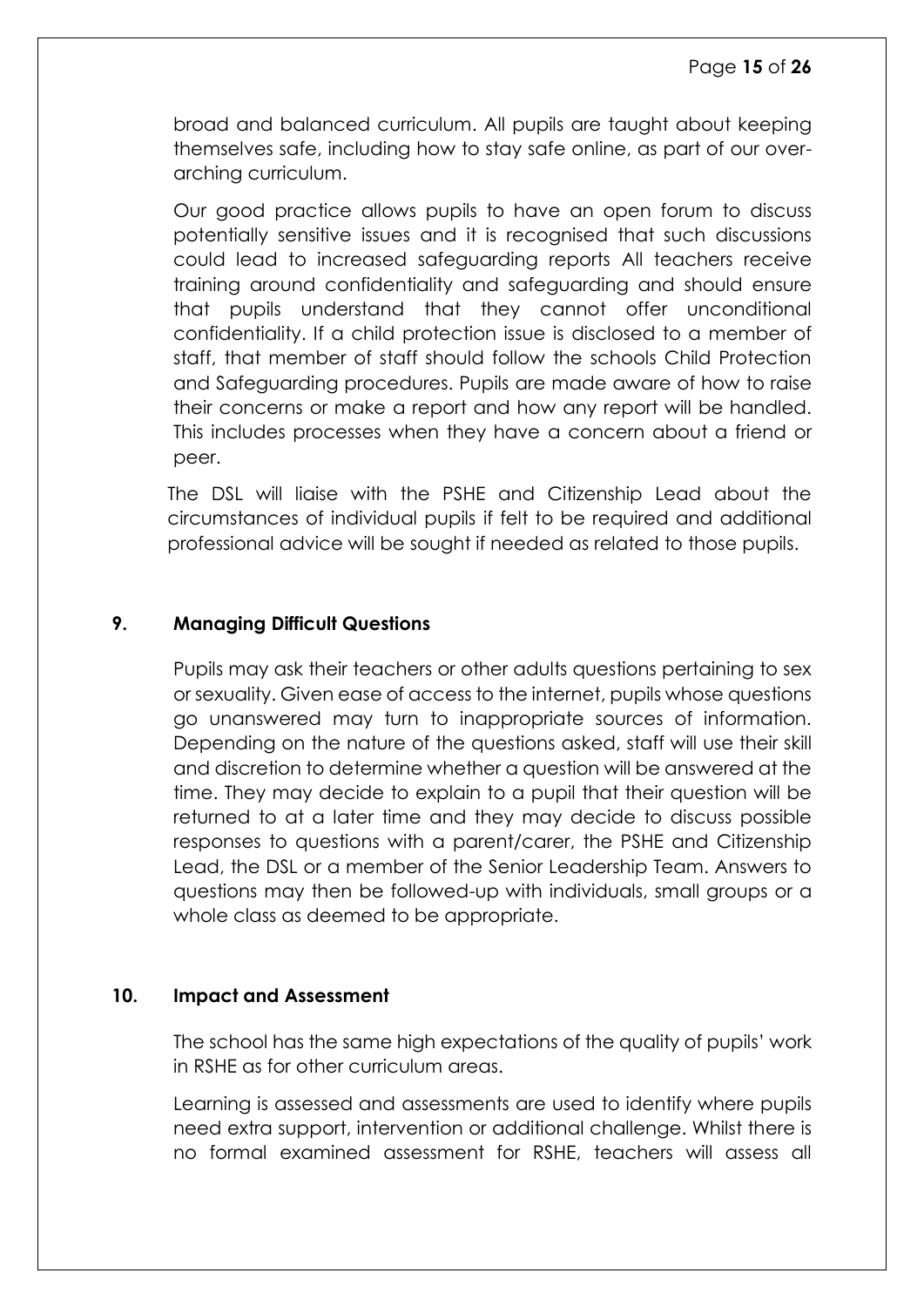outcomes to capture progress using the academies agreed whole school method of assessment for PSHE, RSHE AND SMSC.

#### <span id="page-15-0"></span>**11. Monitoring and Evaluation**

Supported by the Senior Leadership Team, the PSHE and Citizenship Lead is responsible for monitoring the quality of teaching and learning in RSHE.

The quality of RSHE provision is also subject to regular and effective self-evaluation as part of an annual subject report for PSHE and Citizenship. Information to be taken into account includes feedback from lesson visits and learning walks, planning and work scrutiny, pupil and parent feedback and pupil progress.

Other factors to be considered as part of this process are outlined below:

- Is the curriculum effectively managed and are staff teaching RSHE suitably skilled and knowledgeable?
- Does the RSHE curriculum reflect national guidance, local priorities and pupils' needs?
- Are all pupils being taught the curriculum as intended?
- Is the quality of teaching consistent across all classes and does it exemplify best practice?
- Are the RSHE resources used suitable and accessible?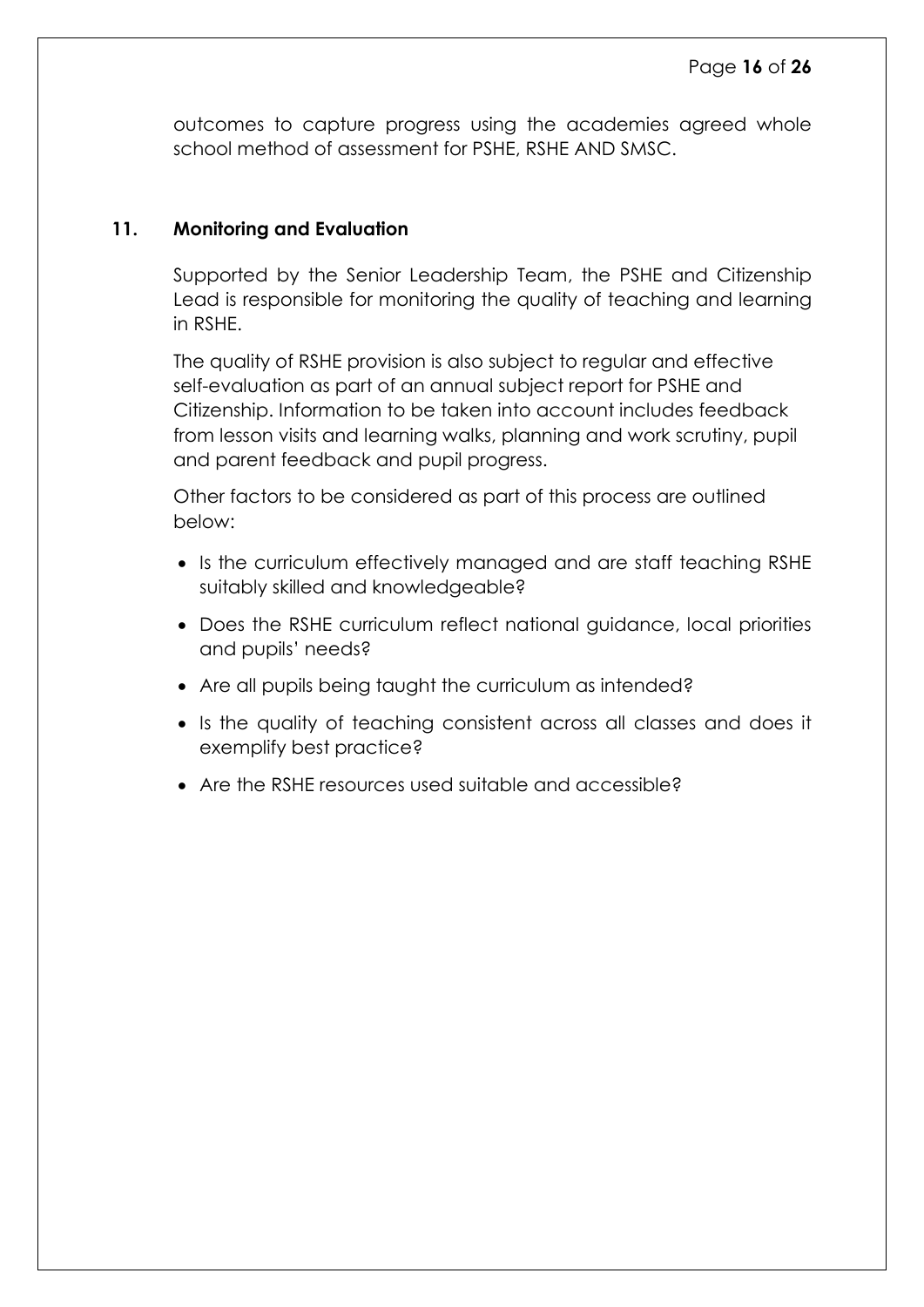#### <span id="page-16-0"></span>**12. Appendix 1**

The school's curriculum is planned so that the key content is taught at the appropriate time for each pupil. The key content is outlined below and is provided within the *DfE's 2019 statutory guidance 'Relationships Education, Relationships and Sex Education and Health Education'.* This does not include related content taught as part of the National Curriculum for Science or related content taught as part of Health Education.

- 12.1. By the end of primary school, pupils should know:
- 12.1.1. Families and people who care for me.
	- That families are important for children growing up because they can give love, security and stability.
	- The characteristics of healthy family life, commitment to each other, including in times of difficulty, protection and care for children and other family members, the importance of spending time together and sharing each other's lives.
	- That others' families, either in school or in the wider world, sometimes look different from their family, but that they should respect those differences and know that other children's families are also characterised by love and care.
	- That stable, caring relationships, which may be of different types, are at the heart of happy families, and are important for children's security as they grow up.
	- That marriage represents a formal and legally recognised commitment of two people to each other which is intended to be lifelong *(Marriage in England and Wales is available to both opposite sex and same sex couples. The Marriage Act 2013 extended marriage to same sex couples in England and Wales. The ceremony through which a couple get married may be civil or religious).*
	- How to recognise if family relationships are making them feel unhappy or unsafe, and how to seek help or advice from others if needed.

#### 12.1.2. Caring friendships

• How important friendships are in making us feel happy and secure, and how people choose and make friends.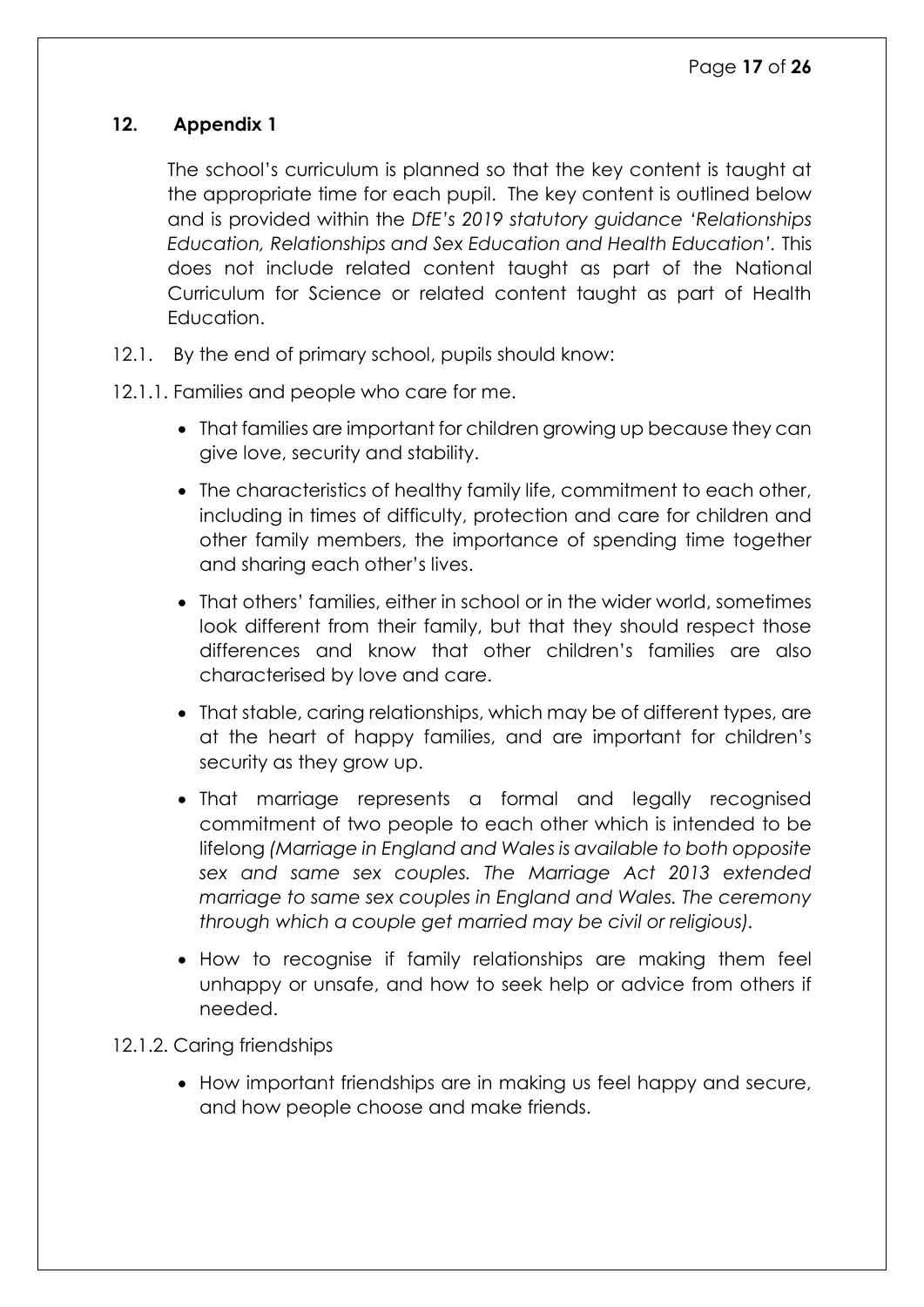- The characteristics of friendships, including mutual respect, truthfulness, trustworthiness, loyalty, kindness, generosity, trust, sharing interests and experiences and support with problems and difficulties.
- That healthy friendships are positive and welcoming towards others, and do not make others feel lonely or excluded.
- That most friendships have ups and downs, and that these can often be worked through so that the friendship is repaired or even strengthened, and that resorting to violence is never right.
- How to recognise who to trust and who not to trust, how to judge when a friendship is making them feel unhappy or uncomfortable, managing conflict, how to manage these situations and how to seek help or advice from others, if needed.
- 12.1.3. Respectful relationships
	- The importance of respecting others, even when they are very different from them (for example, physically, in character, personality or backgrounds), or make different choices or have different preferences or beliefs.
	- Practical steps they can take in a range of different contexts to improve or support respectful relationships.
	- The conventions of courtesy and manners.
	- The importance of self-respect and how this links to their own happiness.
	- That in school and in wider society they can expect to be treated with respect by others, and that in turn they should show due respect to others, including those in positions of authority.
	- About different types of bullying (including cyberbullying), the impact of bullying, responsibilities of bystanders (primarily reporting bullying to an adult) and how to get help.
	- What a stereotype is, and how stereotypes can be unfair, negative, or destructive.
	- The importance of permission-seeking and giving in relationships with friends, peers, and adults.

12.1.4. Online relationships

• That people sometimes behave differently online, including by pretending to be someone they are not.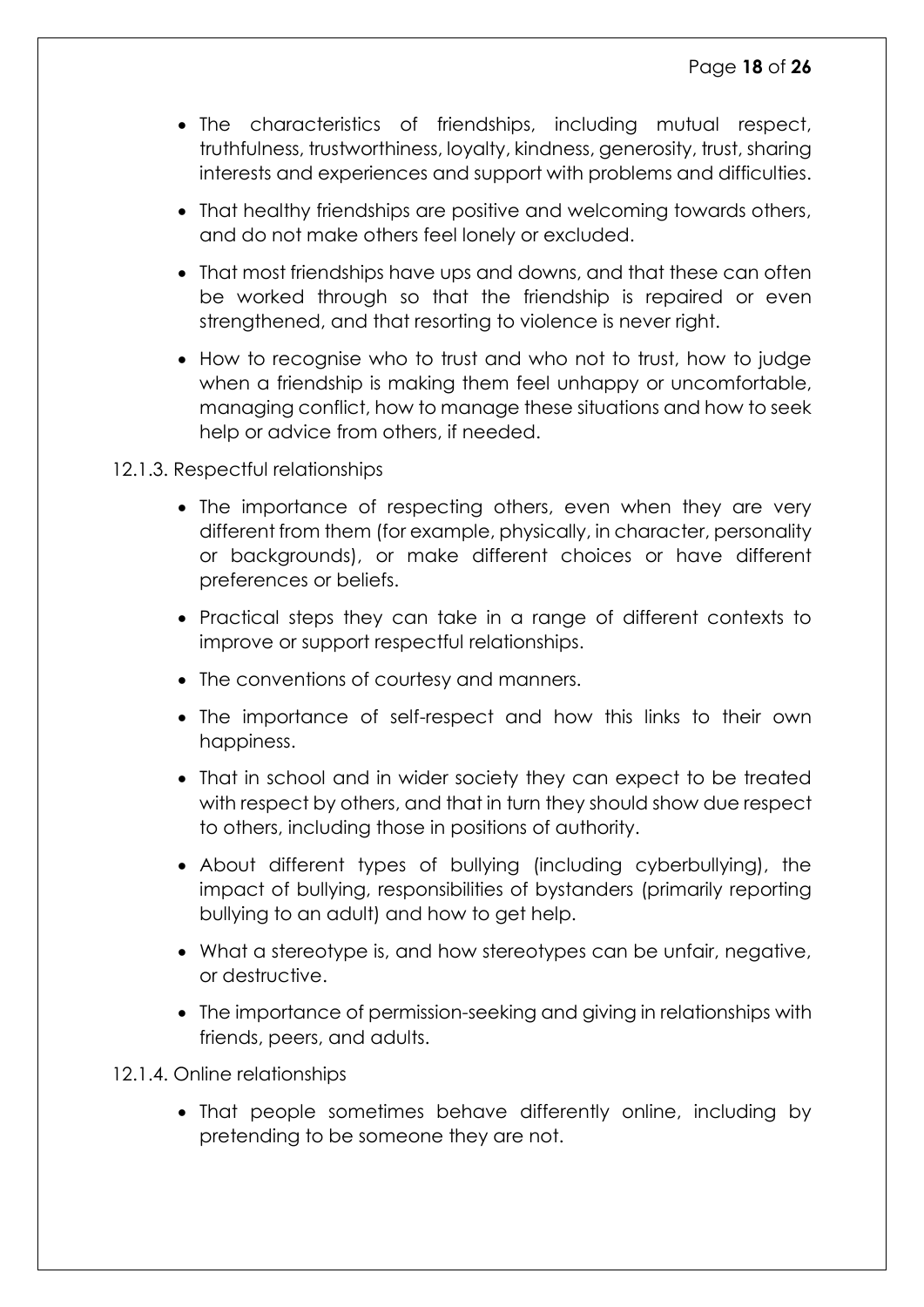- That the same principles apply to online relationships as to face-toface relationships, including the importance of respect for others online including when we are anonymous.
- The rules and principles for keeping safe online, how to recognise risks, harmful content and contact, and how to report them.
- How to critically consider their online friendships and sources of information including awareness of the risks associated with people they have never met.
- How information and data is shared and used online.

12.1.5. Being safe

- What boundaries are appropriate in friendships with peers and others (including in a digital context).
- About the concept of privacy and the implications of it for both children and adults; including that it is not always right to keep secrets if they relate to being safe.
- That each person's body belongs to them, and the differences between appropriate and inappropriate or unsafe physical, and other, contact.
- How to respond safely and appropriately to adults they may encounter (in all contexts, including online) whom they do not know.
- How to recognise and report feelings of being unsafe or feeling bad about any person.
- How to ask for advice or help for themselves or others, and to keep trying until they are heard.
- How to report concerns or abuse, and the vocabulary and confidence needed to do so.
- Where to get advice e.g., family, school and/or other sources.
- 12.2. At secondary school and post 16, pupils should continue to develop knowledge on topics specified for primary pupils and should also know:

#### 12.2.1. Families

- That there are different types of committed, stable relationships.
- How these relationships might contribute to human happiness and their importance for bringing up children.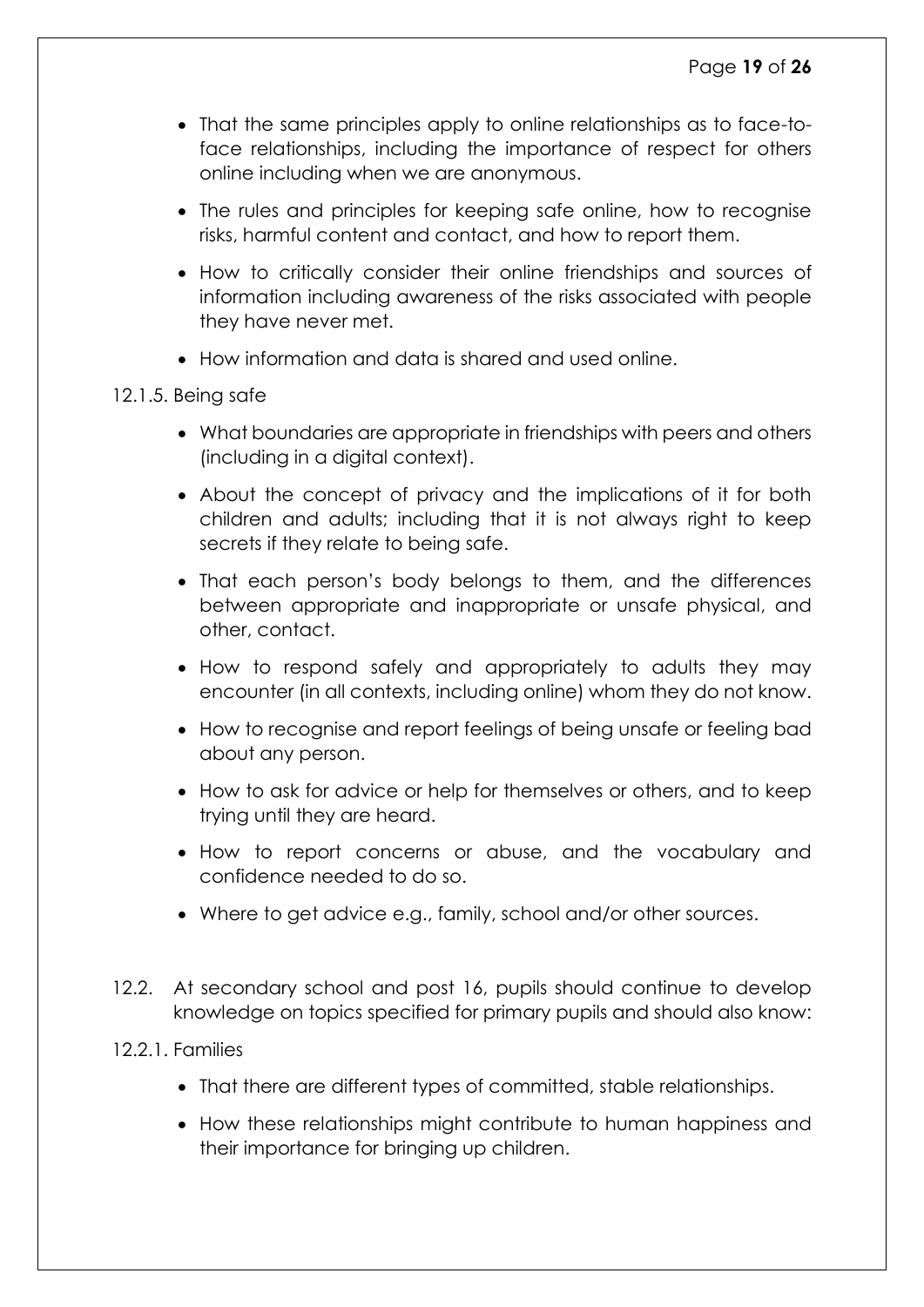- What marriage is, including their legal status e.g., that marriage carries legal rights and protections not available to couples who are cohabiting or who have married, for example, in an unregistered religious ceremony.
- Why marriage is an important relationship choice for many couples and why it must be freely entered into.
- The characteristics and legal status of other types of long-term relationships.
- The roles and responsibilities of parents with respect to raising of children, including the characteristics of successful parenting.
- How to: determine whether other children, adults or sources of information are trustworthy: judge when a family, friend, intimate or other relationship is unsafe (and to recognise this in others' relationships); and, how to seek help or advice, including reporting concerns about others, if needed.
- 12.2.2. Respectful relationships, including friendships
	- The characteristics of positive and healthy friendships (in all contexts, including online) including trust, respect, honesty, kindness, generosity, boundaries, privacy, consent and the management of conflict, reconciliation and ending relationships. This includes different (non-sexual) types of relationship.
	- Practical steps they can take in a range of different contexts to improve or support respectful relationships.
	- How stereotypes, in particular stereotypes based on sex, gender, race, religion, sexual orientation or disability, can cause damage (e.g., how they might normalise non-consensual behaviour or encourage prejudice).
	- That in school and in wider society they can expect to be treated with respect by others, and that in turn they should show due respect to others, including people in positions of authority and due tolerance of other people's beliefs.
	- About different types of bullying (including cyberbullying), the impact of bullying, responsibilities of bystanders to report bullying and how and where to get help.
	- That some types of behaviour within relationships are criminal, including violent behaviour and coercive control.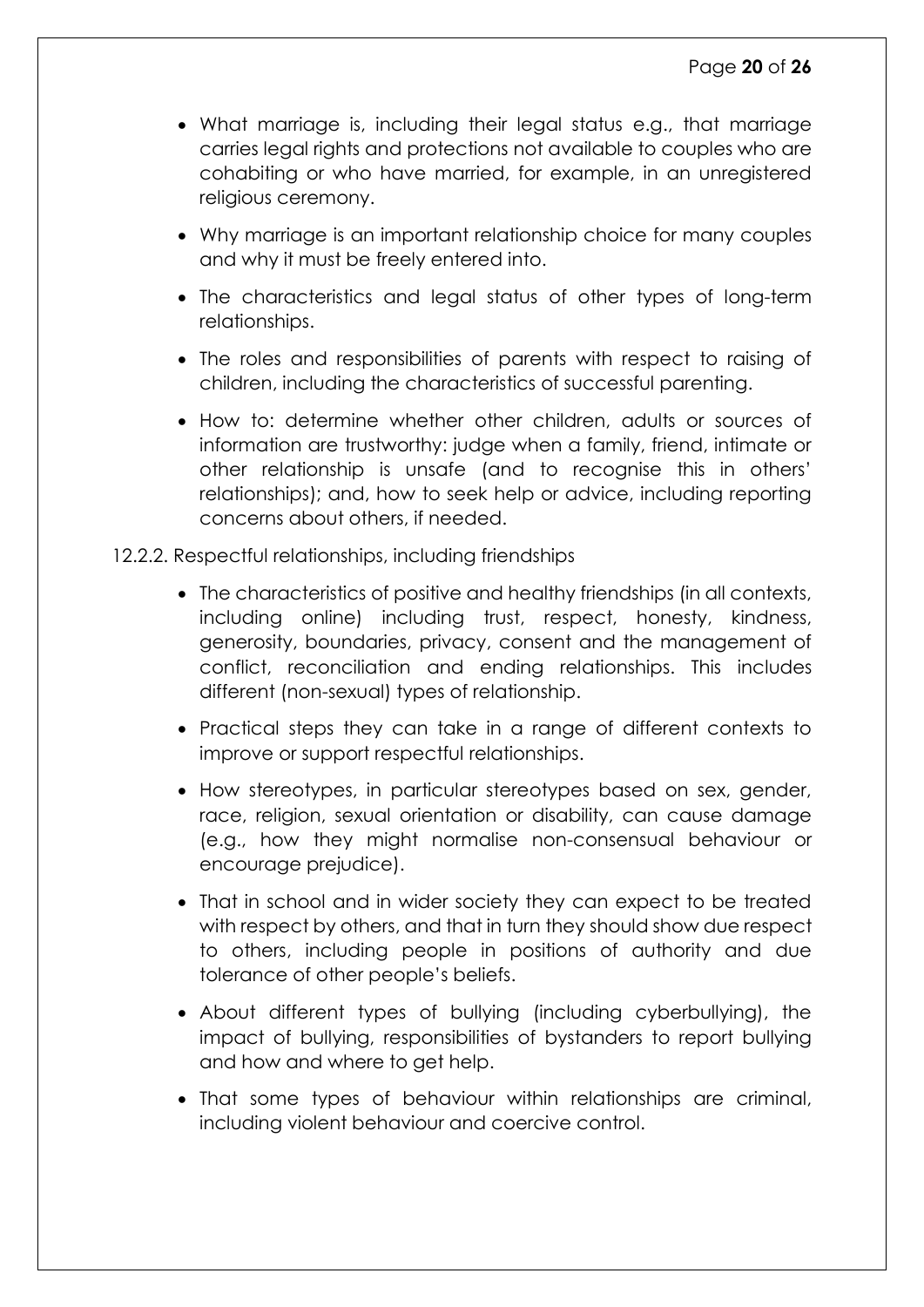- What constitutes sexual harassment and sexual violence and why these are always unacceptable.
- The legal rights and responsibilities regarding equality (particularly with reference to the protected characteristics as defined in the Equality Act 2010) and that everyone is unique and equal.
- 12.2.3. Online and media
	- Their rights, responsibilities and opportunities online, including that the same expectations of behaviour apply in all contexts, including online.
	- About online risks, including that any material someone provides to another has the potential to be shared online and the difficulty of removing potentially compromising material placed online.
	- Not to provide material to others that they would not want shared further and not to share personal material which is sent to them.
	- What to do and where to get support to report material or manage issues online.
	- The impact of viewing harmful content.
	- That specifically sexually explicit material e.g., pornography presents a distorted picture of sexual behaviours, can damage the way people see themselves in relation to others and negatively affect how they behave towards sexual partners.
	- That sharing and viewing indecent images of children (including those created by children) is a criminal offence which carries severe penalties including jail.
	- How information and data is generated, collected, shared and used online.

12.2.4. Being safe

- The concepts of, and laws relating to, sexual consent, sexual exploitation, abuse, grooming, coercion, harassment, rape, domestic abuse, forced marriage, honour-based violence and FGM, and how these can affect current and future relationships.
- How people can actively communicate and recognise consent from others, including sexual consent, and how and when consent can be withdrawn (in all contexts, including online).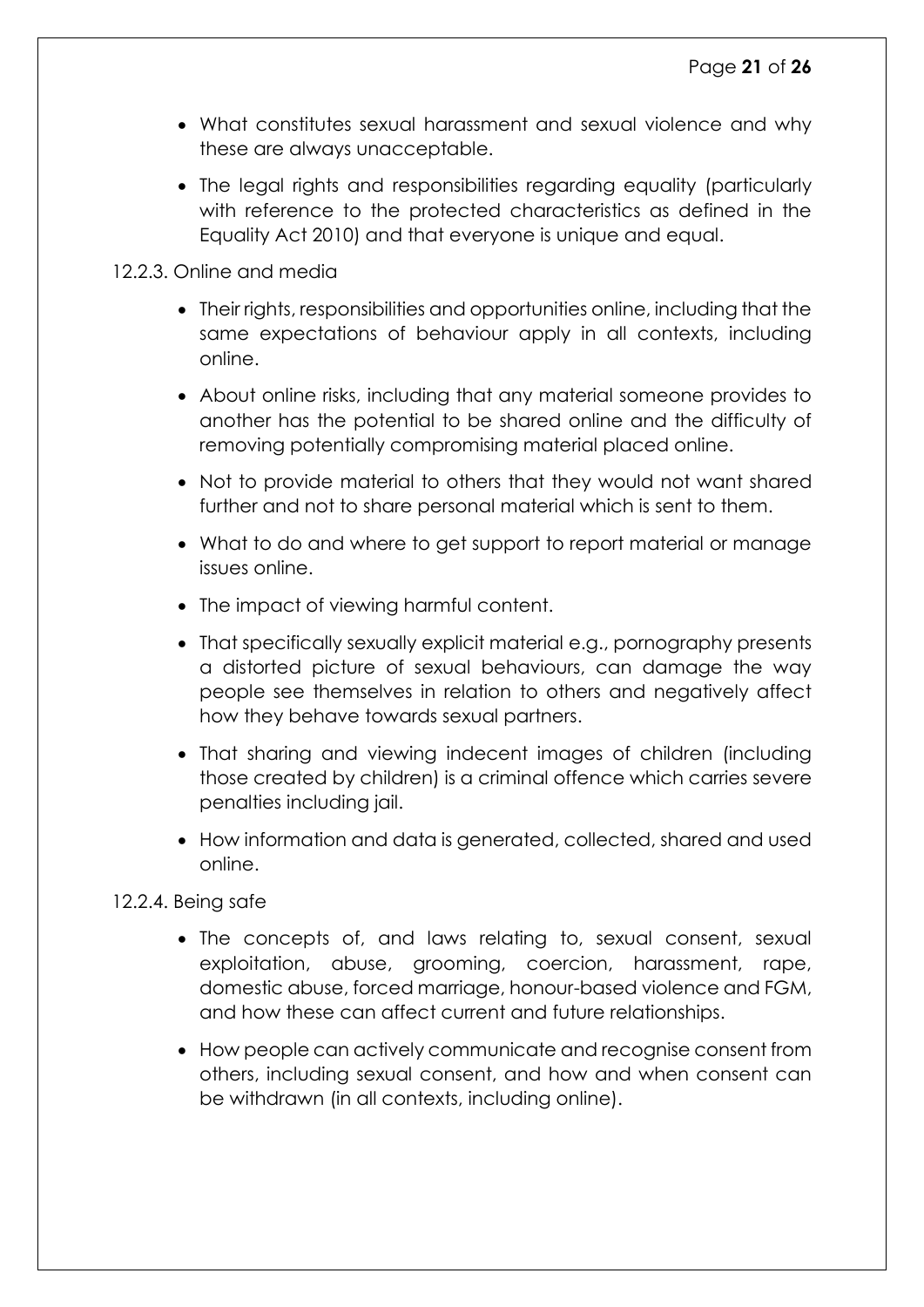- 12.2.5. Intimate and sexual relationships, including sexual health
	- How to recognise the characteristics and positive aspects of healthy one-to-one intimate relationships, which include mutual respect, consent, loyalty, trust, shared interests and outlook, sex and friendship.
	- That all aspects of health can be affected by choices they make in sex and relationships, positively or negatively, e.g., physical, emotional, mental, sexual and reproductive health and wellbeing.
	- The facts about reproductive health, including fertility, and the potential impact of lifestyle on fertility for men and women and menopause.
	- That there are a range of strategies for identifying and managing sexual pressure, including understanding peer pressure, resisting pressure and not pressurising others.
	- That they have a choice to delay sex or to enjoy intimacy without sex.
	- The facts about the full range of contraceptive choices, efficacy and options available.
	- The facts around pregnancy including miscarriage.
	- That there are choices in relation to pregnancy (with medically and legally accurate, impartial information on all options, including keeping the baby, adoption, abortion and where to get further help).
	- How the different sexually transmitted infections (STIs), including HIV/AIDs, are transmitted, how risk can be reduced through safer sex (including through condom use) and the importance of and facts about testing.
	- About the prevalence of some STIs, the impact they can have on those who contract them and key facts about treatment.
	- How the use of alcohol and drugs can lead to risky sexual behaviour.
	- How to get further advice, including how and where to access confidential sexual and reproductive health advice and treatment.
- 12.3. Related content in the National Curriculum for Science at Key Stages 1- 4

Key Stage 2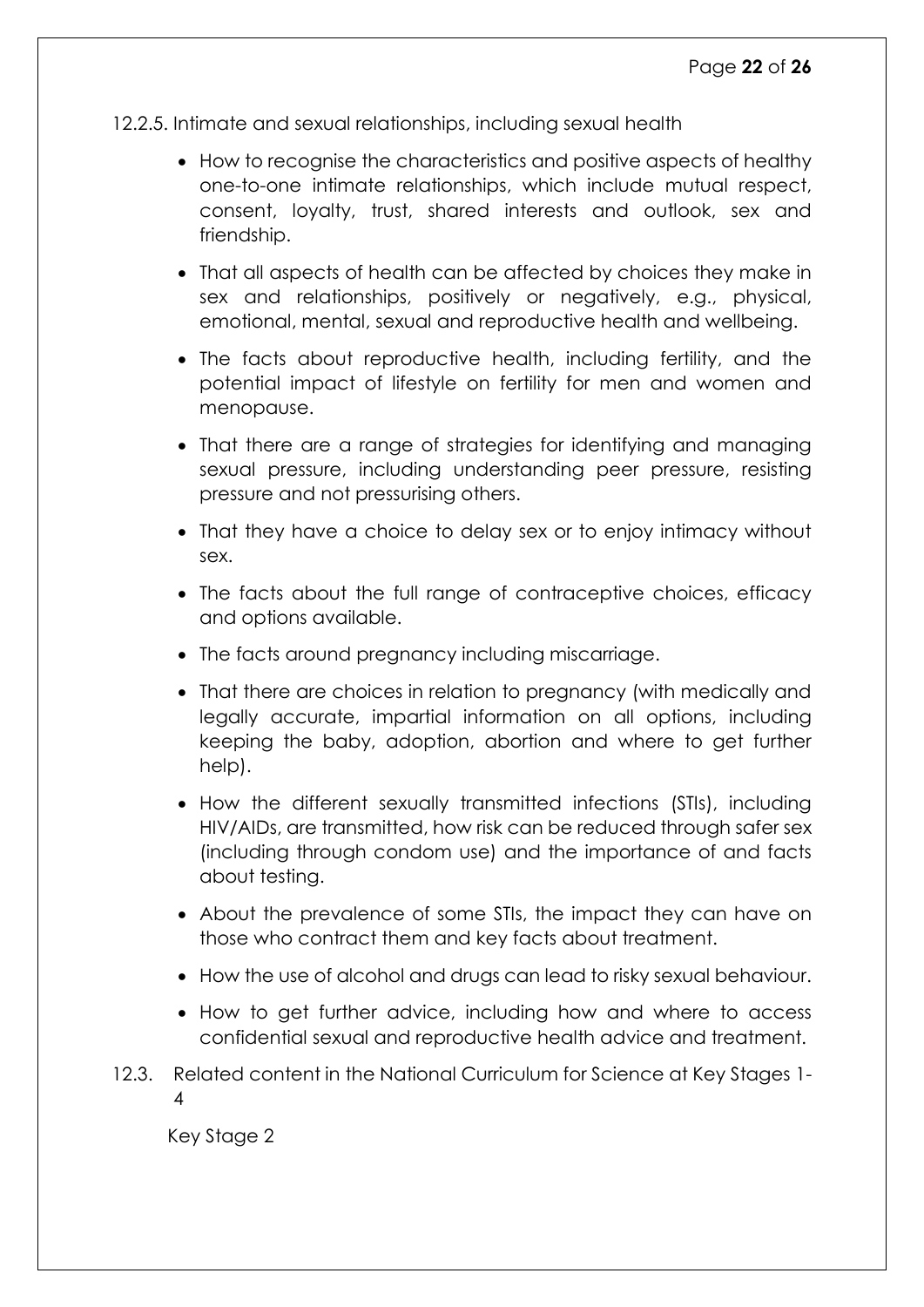- Pupils will find out about different types of reproduction, including sexual and asexual reproduction in plants, and sexual reproduction in animals.
- Pupils will learn how to keep their bodies healthy and how their bodies might be damaged – including how some drugs and other substances can be harmful to the human body.
- Pupils will draw a timeline to indicate stages in the growth and development of humans. They should learn about the changes experienced in puberty.

Key Stage 3 and 4

- The facts about reproductive health, including fertility and the potential impact of lifestyle on fertility for men and women and menopause.
- $\bullet$  The facts about the full range of contraceptive choices, efficacy and options available. The facts around pregnancy including miscarriage. How the use of alcohol and drugs can lead to risky sexual behaviour.
- The relationship between health and disease.  $\mathbb{B}$  Communicable diseases including sexually transmitted infections in humans (including HIV/AIDs).
- Non-communicable diseases. Bacteria, viruses and fungi as pathogens in animals and plants.
- Body defences against pathogens and the role of the immune system against disease.
- Reducing and preventing the spread of infectious diseases in animals and plants.
- The process of discovery and development of new medicines.
- $\bullet$  The impact of lifestyle factors on the incidence of noncommunicable diseases. The effects of recreational drugs (including substance misuse) on behaviour, health and life processes.
- 12.4. Related content in the Health Education curriculum as part of PSHE and Citizenship at Key Stages 1-4

Key Stage 2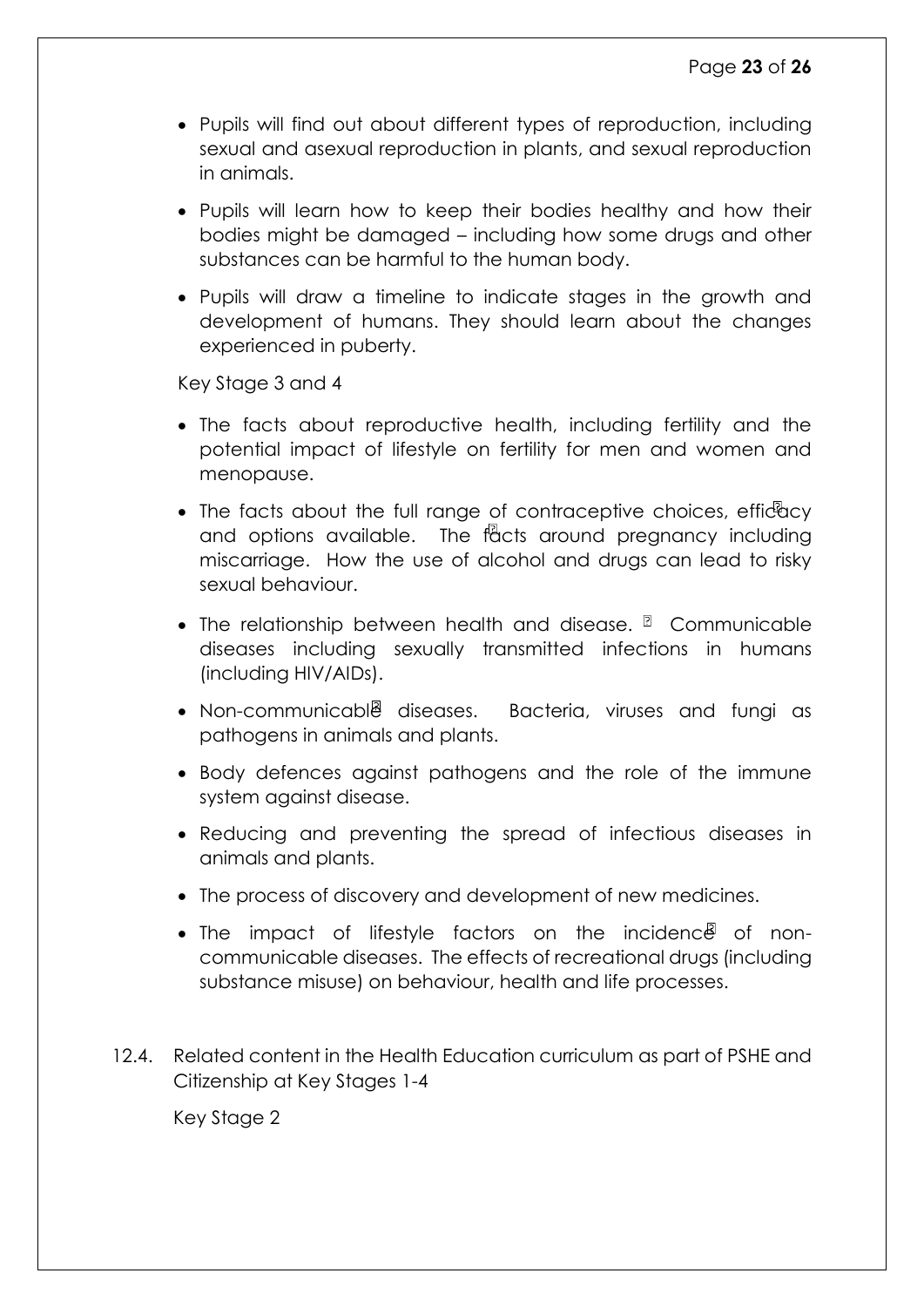- How isolation and loneliness can affect children and that it is very important for children to discuss their feelings with an adult and seek support.
- That the internet can also be a negative place where online abuse, trolling, bullying and harassment can take place, which can have a negative impact on mental health.
- How personal hygiene and germs including bacteria, viruses, are spread and treated, and the importance of handwashing.
- Key facts and science relating to allergies, immunisation and vaccination.
- Key facts about puberty and the changing adolescent body, particularly from age 9 through to age 11, including physical and emotional changes.
- The menstrual wellbeing including the key facts about the menstrual cycle.

Key Stage 3 and 4

- How personal hygiene, germs including bacteria, viruses, are spread, treatment and prevention of infection, and about antibiotics.
- Benefits of regular self-examination and screening.
- $\bullet$  Key facts about puberty, the changing adolescent body and menstrual wellbeing. the main changes which take place in males and females, and the implications for emotional and physical health.
- Key facts about legal and illegal drugs and their associated risks
- Physical and psychological risks associated with alcohol consumption.
- Similarities and differences between the online world and the physical world, including: the impact of unhealthy or obsessive comparison with others online (including through setting unrealistic expectations for body image), how people may curate a specific image of their life online, over-reliance on online relationships including social media, the risks related to online gambling including the accumulation of debt, how advertising and information is targeted at them and how to be a discerning consumer of information online.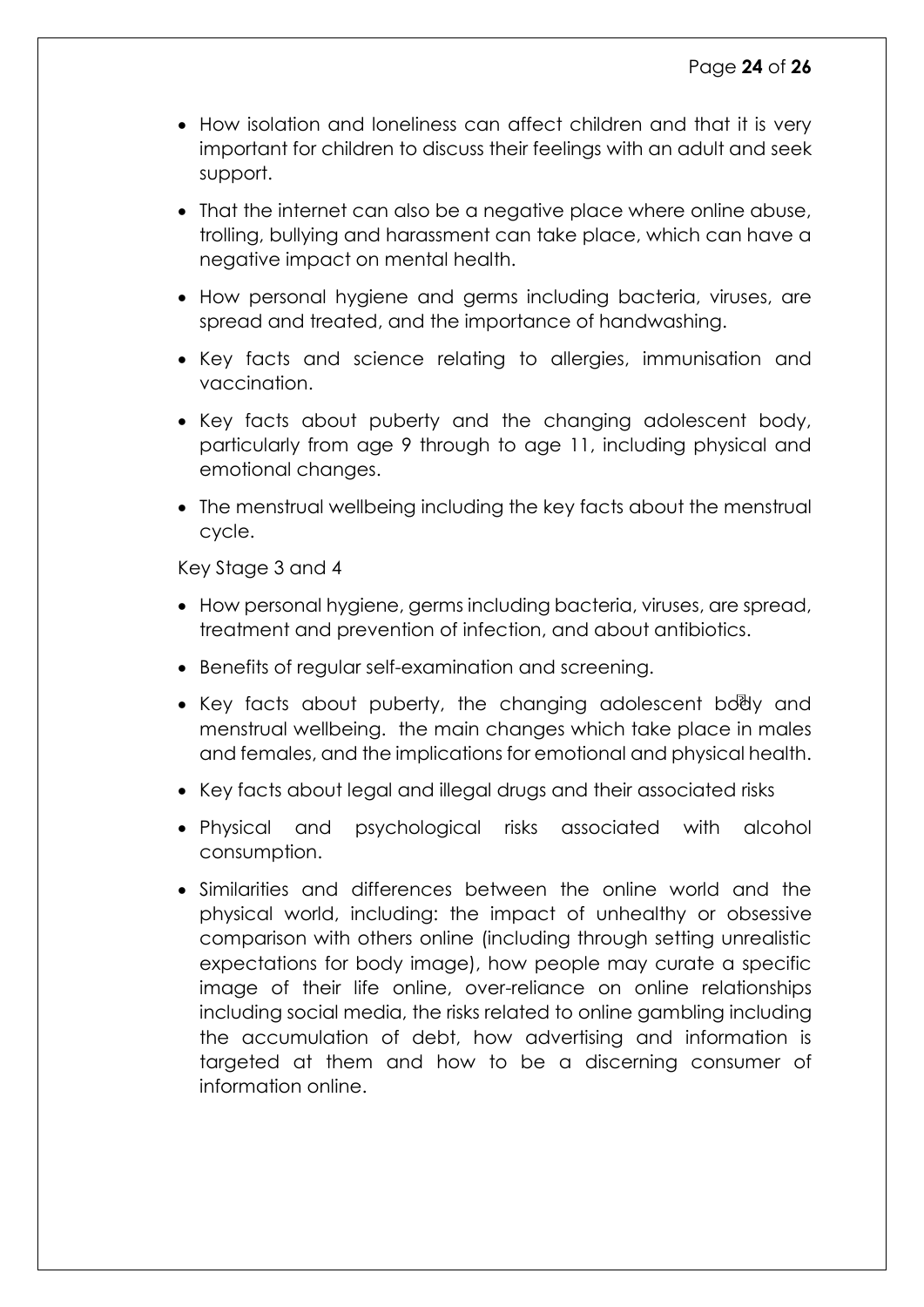#### <span id="page-24-0"></span>**13. Appendix 2**

Please see below an overview of the compulsory aspects (as set out by the DfE) of RSHE, within the different stages of education.

|                                                                                                      | KS1                                                                              | KS <sub>2</sub>                                                                  | KS3                                                 | KS4                                                                                                            |
|------------------------------------------------------------------------------------------------------|----------------------------------------------------------------------------------|----------------------------------------------------------------------------------|-----------------------------------------------------|----------------------------------------------------------------------------------------------------------------|
| Relationship<br>education                                                                            | Must be<br>taught – no<br>right to<br>withdrawal                                 | Must be<br>taught – no<br>right to<br>withdrawal                                 | Must be<br>taught – no<br>right to<br>withdrawal    | Must be<br>taught – no<br>right to<br>withdrawal                                                               |
| <b>PSHE - Health</b><br>education                                                                    | Must be<br>taught – no<br>right to<br>withdrawal                                 | Must be<br>taught – no<br>right to<br>withdrawal                                 | Must be<br>taught - no<br>right to<br>withdrawal    | Must be<br>taught - no<br>right to<br>withdrawal                                                               |
| Science -<br>reproduction<br>education                                                               | Must be<br>taught – no<br>right to<br>withdrawal                                 | Must be<br>taught – no<br>right to<br>withdrawal                                 | Must be<br>taught – no<br>right to<br>withdrawal    | Must be<br>taught – no<br>right to<br>withdrawal                                                               |
| Sex education<br>(beyond the<br>compulsory<br>Health and<br>Science aspects<br>of the<br>curriculum) | Schools can<br>choose<br>whether to<br>$teach this -$<br>parents can<br>withdraw | Schools can<br>choose<br>whether to<br>$teach this -$<br>parents can<br>withdraw | Must be<br>$t$ aught $-$<br>parents can<br>withdraw | Must be<br>$t$ aught –<br>parents can<br>withdraw<br>until three<br>terms before<br>a child's 16th<br>birthday |

The Independent Schools Standards clarify that PSHE is compulsory and that where the school has pupils above compulsory school age, a programme of activities which is appropriate to their needs must be in place. The DfE/ESFA 16 to 19 study programmes: guidance (2019 to 2020 academic year) clarifies that the 16-19 study programme principles apply equally to students with SEND. Whilst there is no specific reference to RSHE in the 16-19 study programmes, the guidance explains that all 16-19 pupils are expected to take part in meaningful non-qualification activity, such as activities to develop confidence, character, resilience and life-skills. In line with the SEND Code of Practice (2015), some young people aged 16 and over may have RSHE related outcomes in their EHCPs as part of their transition to adulthood. In addition, the SEND Code of Practice explains that after compulsory school age (the end of the academic year in which they turn 16) the right to make requests and decisions under the Children and Families Act 2014 applies to young people directly, rather than to their parents.